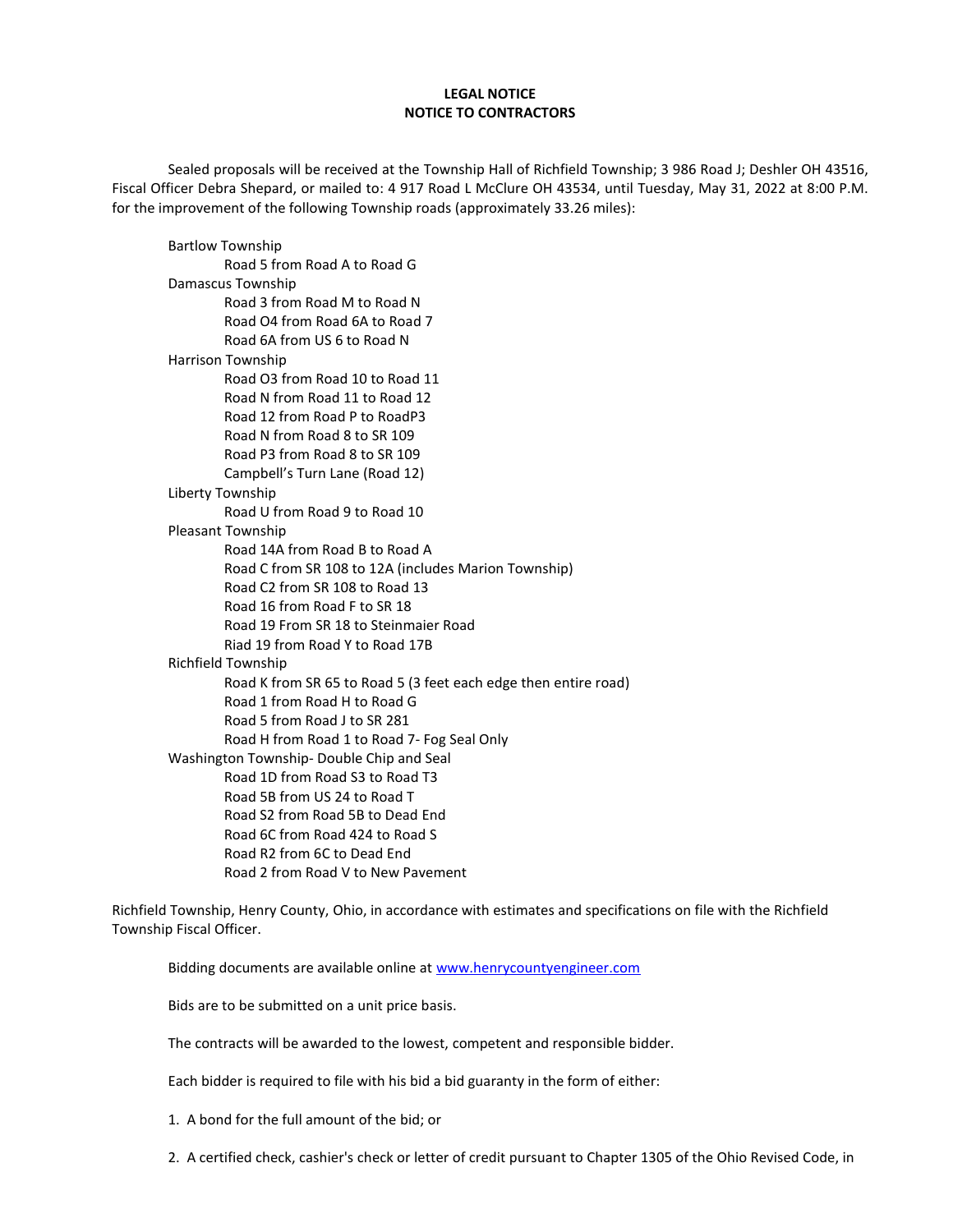the amount of ten (10%) percent of the bid price as guarantee that, if the contract be awarded on such bid, the bidder will enter into a contract and the performance of it will be properly secured.

The successful bidder, if using a (10%) bid guaranty, shall be required to provide a contract performance and payment bond for the full amount of the bid.

Estimated cost of the improvements is:  $$644,650.00$ 

Prevailing Wage Rates per Section 4115 of the Ohio Revised Code shall prevail on this project.

The Board of Trustees reserves the right to award separate contracts for the above noted improvements. The Board of Trustees reserves the right to reject any or all bids.

> BY ORDER OF THE BOARD OF TRUSTEES RICHFIELD TOWNSHIP HENRY COUNTY, OHIO

Debra Shepard, Fiscal Officer 4 917 Road L McClure OH 43534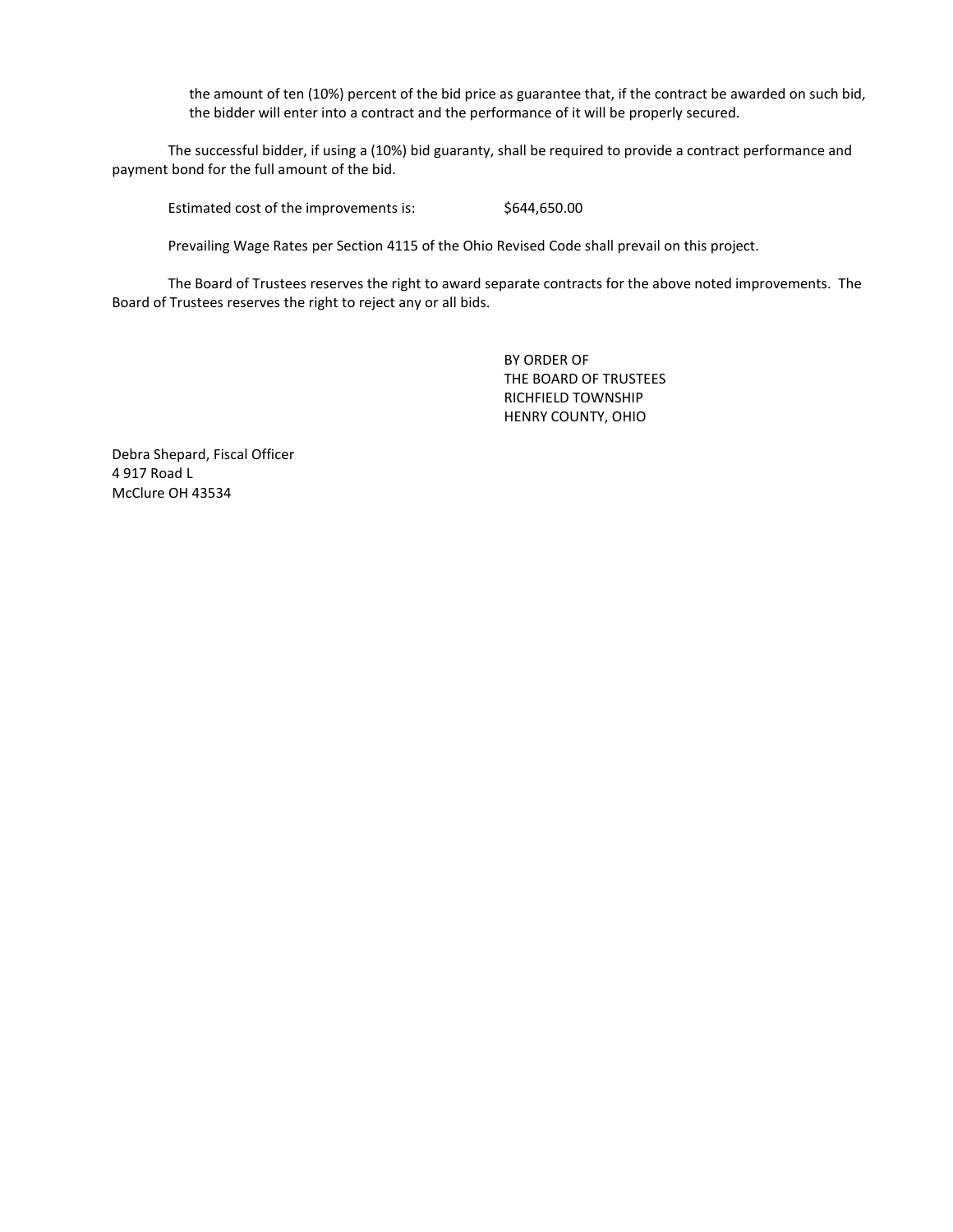| To:              | <b>Board of Trustees</b> |                                                                                         |      |                                                                                          |                   |                    |         |  |  |
|------------------|--------------------------|-----------------------------------------------------------------------------------------|------|------------------------------------------------------------------------------------------|-------------------|--------------------|---------|--|--|
|                  |                          | <b>Bartlow Township</b>                                                                 |      |                                                                                          |                   |                    | 5.31.22 |  |  |
|                  |                          | Henry County, Ohio                                                                      |      |                                                                                          |                   |                    |         |  |  |
| Mile(s)<br>work) |                          | Road 5 from Road A to Road G<br>Length: 31600 Feet or 5.98<br>Width: 16 Feet on Average |      | (Approx. 56440 S.Y. including radius and driveway                                        |                   |                    |         |  |  |
|                  |                          |                                                                                         |      | Type: Chip Seal, 1997 ODOT Spec 409 W/ Fog Seal                                          |                   |                    |         |  |  |
| Ref. #           | Item                     | <b>Quantity</b>                                                                         | Unit | Description<br>Seal coat, bituminous material (MWS 90 or HFRS-                           | <b>Unit Price</b> | <b>Total Price</b> |         |  |  |
| 1                | 409                      | 22,580                                                                                  | Gal  | 2) applied at 0.4 gallons per square yard                                                | \$                | $\mathfrak{L}$     |         |  |  |
| 2                | 409                      | 565                                                                                     | C.Y. | Seal Coat, aggregate No. 89 (washed), applied<br>and compacted at 24 lbs per square yard | \$                | \$.                |         |  |  |
| 3                | Spec.                    | 8,470                                                                                   | Gal  | Fog Seal, SS-1H Dilute 50/50, Applied at 0.10-<br>0.15 gal per square yard               | \$                | \$.                |         |  |  |
| 4                | 614                      | 1                                                                                       | L.S. | <b>Maintaining Traffic</b>                                                               | \$                | $\mathfrak{L}$     |         |  |  |
| 5                | 624                      | $\mathbf 1$                                                                             | L.S. | Mobilization                                                                             | \$                | \$.                |         |  |  |
| 6                | 103.05                   | 1                                                                                       | L.S. | Contract Performance & Payment Bond                                                      | \$                | \$                 |         |  |  |
|                  |                          |                                                                                         |      | <b>Total Bid</b>                                                                         |                   | \$                 |         |  |  |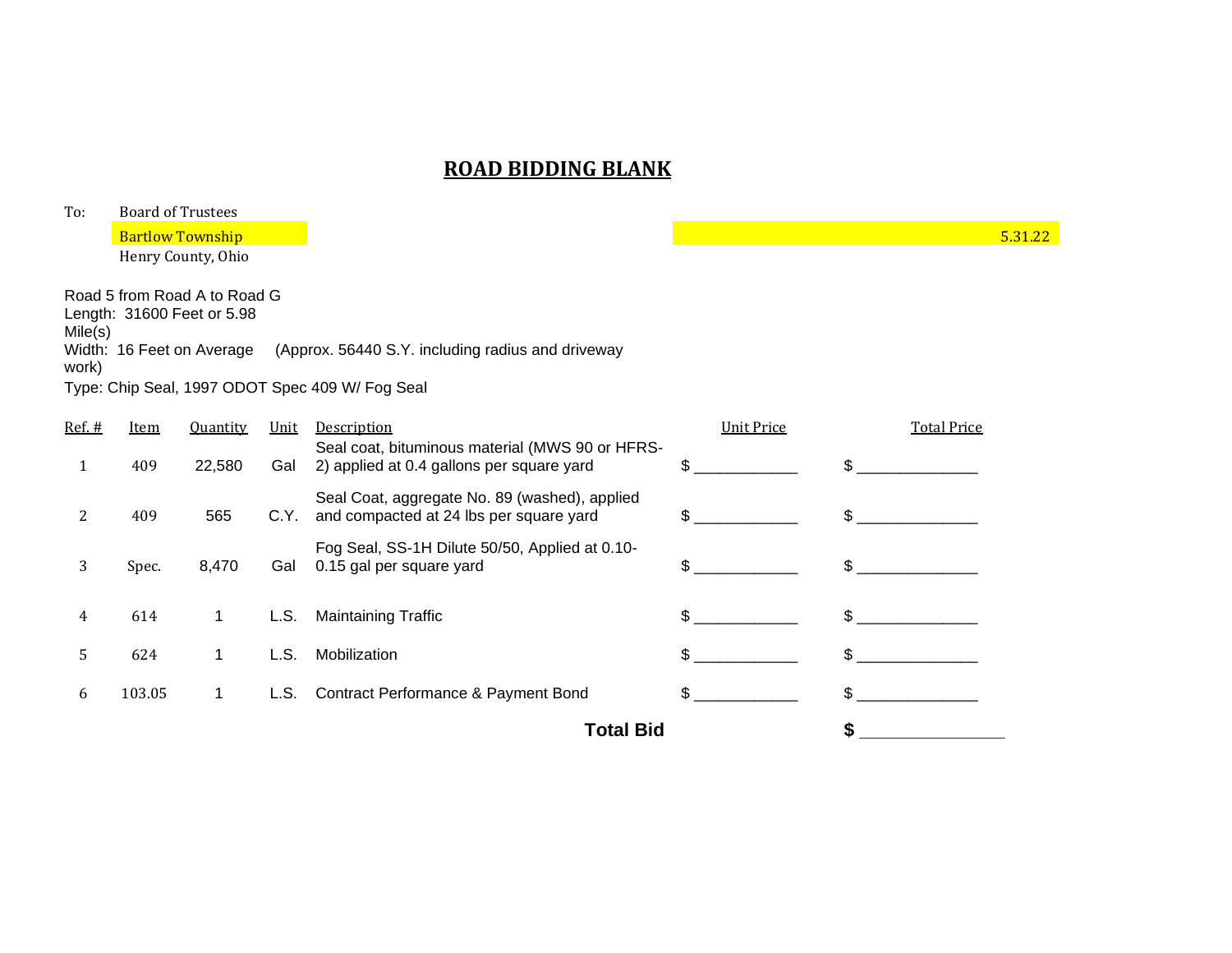| To:      | <b>Board of Trustees</b> |                                                                |      |                                                                                                                            |                   |                    |         |  |  |
|----------|--------------------------|----------------------------------------------------------------|------|----------------------------------------------------------------------------------------------------------------------------|-------------------|--------------------|---------|--|--|
|          |                          | <b>Damascus Township</b>                                       |      |                                                                                                                            |                   |                    | 5.31.22 |  |  |
|          |                          | Henry County, Ohio                                             |      |                                                                                                                            |                   |                    |         |  |  |
|          |                          | Road 3 from Road M to Road N<br>Length: 5280 Feet or 1 Mile(s) |      | Width: 14.5 Feet (Approx. 8555 S.Y. including radius and driveway work)<br>Type: Chip Seal, 1997 ODOT Spec 409 W/ Fog Seal |                   |                    |         |  |  |
| $Ref.$ # | Item                     | <b>Quantity</b>                                                | Unit | Description                                                                                                                | <b>Unit Price</b> | <b>Total Price</b> |         |  |  |
| 1        | 409                      | 3,425                                                          | Gal  | Seal coat, bituminous material (MWS 90 or HFRS-<br>2) applied at 0.4 gallons per square yard                               | \$                | $\mathbb{S}$       |         |  |  |
| 2        | 409                      | 90                                                             | C.Y. | Seal Coat, aggregate No. 8 (washed), applied and<br>compacted at 24 lbs per square yard                                    | \$                | $\mathbb{S}$       |         |  |  |
| 3        | Spec.                    | 1,285                                                          | Gal  | Fog Seal, SS-1H Dilute 50/50, Applied at 0.10-<br>0.15 gal per square yard                                                 | \$                | $\mathbb{S}$       |         |  |  |
| 4        | 614                      | 1                                                              | L.S. | <b>Maintaining Traffic</b>                                                                                                 | $\mathbb{S}$      | $\mathbb{S}$       |         |  |  |
| 5        | 624                      | 1                                                              | L.S. | Mobilization                                                                                                               | \$                | $\mathbb{S}$       |         |  |  |
| 6        | 103.05                   | 1                                                              | L.S. | Contract Performance & Payment Bond                                                                                        | \$.               | $\mathfrak{S}$     |         |  |  |
|          |                          |                                                                |      | <b>Total Bid</b>                                                                                                           |                   |                    |         |  |  |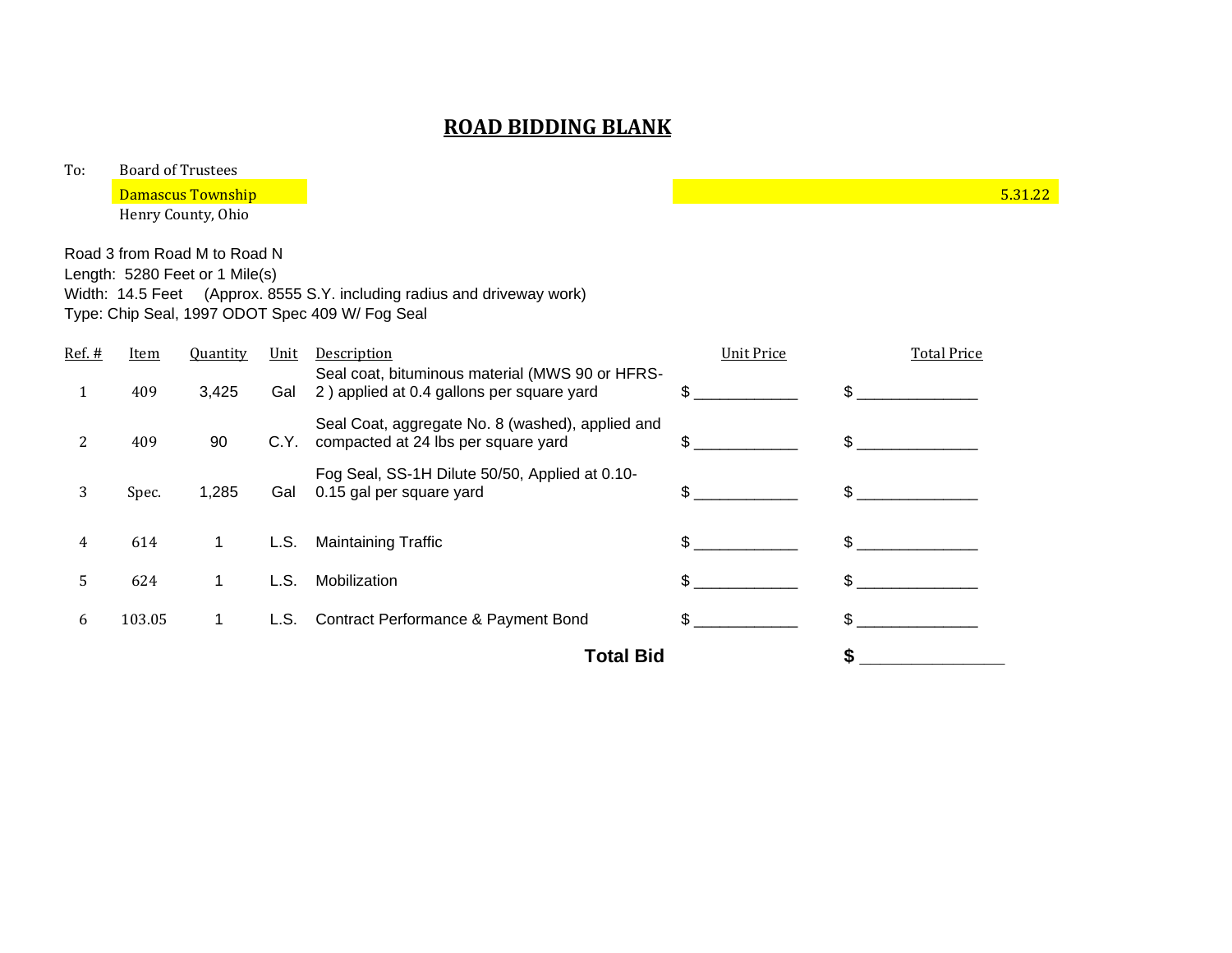To: Board of Trustees

Damascus Township 5.31.22 Henry County, Ohio

Road O4 from Road 6A to Road 7 Length: 2660 Feet or 0.5 Mile(s) Width: 15 Feet (Approx. 4460 S.Y. including radius and driveway work) Type: Chip Seal, 1997 ODOT Spec 409 W/ Fog Seal

|        | <b>Total Bid</b> |                 |      |                                                                                              |                   |                    |
|--------|------------------|-----------------|------|----------------------------------------------------------------------------------------------|-------------------|--------------------|
| 6      | 103.05           | 1.              | L.S. | <b>Contract Performance &amp; Payment Bond</b>                                               | \$.               | \$.                |
| 5      | 624              | 1               | L.S. | Mobilization                                                                                 | \$.               | \$.                |
| 4      | 614              | 1               | L.S. | <b>Maintaining Traffic</b>                                                                   |                   |                    |
| 3      | Spec.            | 670             | Gal  | Fog Seal, SS-1H Dilute 50/50, Applied at 0.10-<br>0.15 gal per square yard                   | \$.               | \$                 |
| 2      | 409              | 45              | C.Y. | Seal Coat, aggregate No. 8 (washed), applied and<br>compacted at 24 lbs per square yard      | \$.               | \$.                |
| 1      | 409              | 1,785           | Gal  | Seal coat, bituminous material (MWS 90 or HFRS-<br>2) applied at 0.4 gallons per square yard | \$.               | \$.                |
| Ref. # | <b>Item</b>      | <b>Quantity</b> | Unit | Description                                                                                  | <b>Unit Price</b> | <b>Total Price</b> |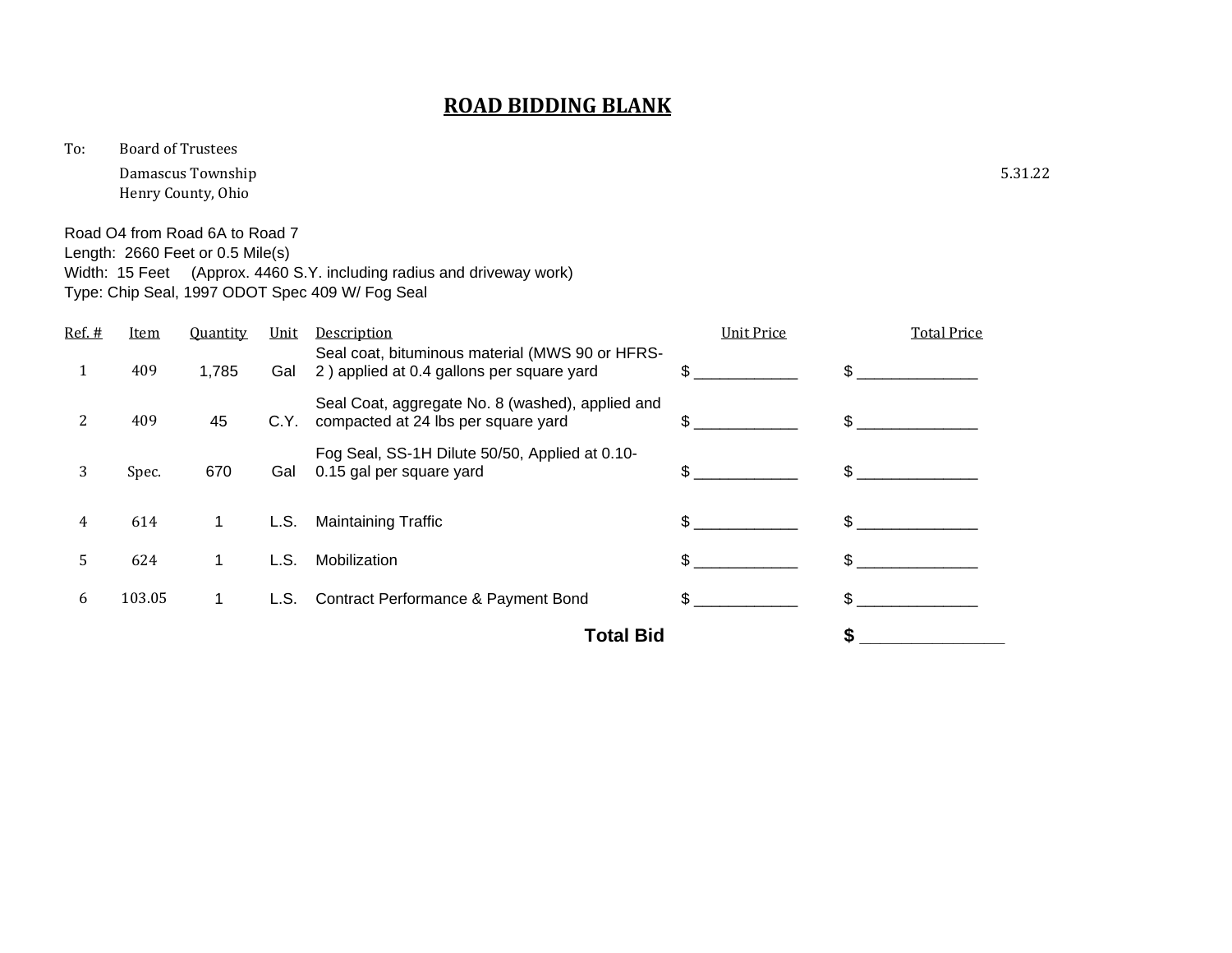To: Board of Trustees

Damascus Township 5.31.22 Henry County, Ohio

Road 6A from US 6 to Raod N Length: 5285 Feet or 1 Mile(s) Width: 15 Feet (Approx. 8840 S.Y. including radius and driveway work) Type: Chip Seal, 1997 ODOT Spec 409 W/ Fog Seal

| Ref. $#$ | Item             | Quantity | Unit | Description                                                                                  | <b>Unit Price</b> | <b>Total Price</b> |
|----------|------------------|----------|------|----------------------------------------------------------------------------------------------|-------------------|--------------------|
| 1        | 409              | 3,540    | Gal  | Seal coat, bituminous material (MWS 90 or HFRS-<br>2) applied at 0.4 gallons per square yard | \$.               | \$                 |
| 2        | 409              | 90       | C.Y. | Seal Coat, aggregate No. 8 (washed), applied and<br>compacted at 24 lbs per square yard      | \$.               | \$                 |
| 3        | Spec.            | 1,330    | Gal  | Fog Seal, SS-1H Dilute 50/50, Applied at 0.10-<br>0.15 gal per square yard                   | \$.               | \$                 |
| 4        | 614              | 1.       | L.S. | <b>Maintaining Traffic</b>                                                                   | \$.               |                    |
| 5        | 624              | 1        | L.S. | Mobilization                                                                                 | \$.               | \$.                |
| 6        | 103.05           | 1.       | L.S. | <b>Contract Performance &amp; Payment Bond</b>                                               | \$.               | \$.                |
|          | <b>Total Bid</b> |          |      |                                                                                              |                   |                    |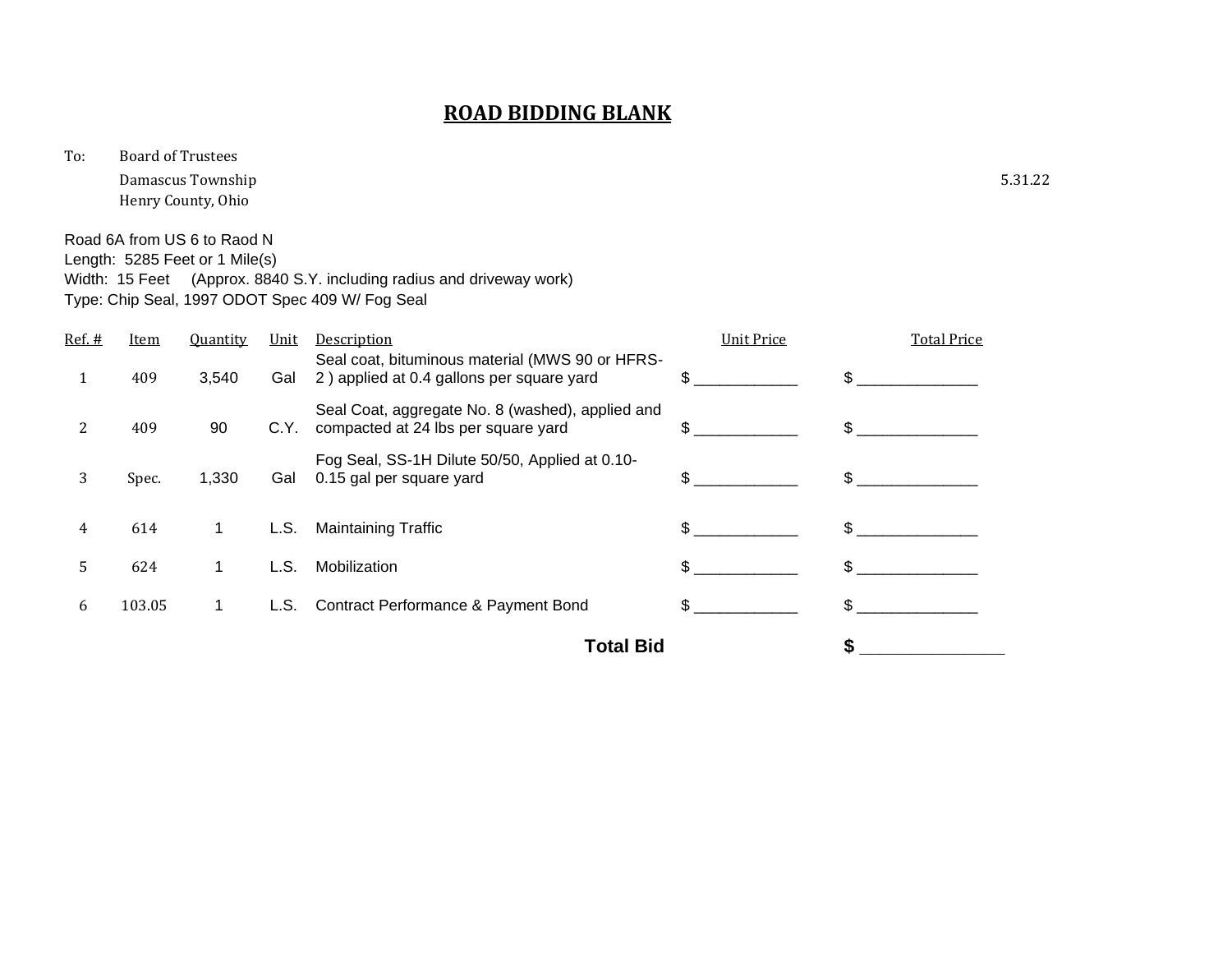| To:    |             | <b>Board of Trustees</b>          |      |                                                                                              |                   |                    |         |
|--------|-------------|-----------------------------------|------|----------------------------------------------------------------------------------------------|-------------------|--------------------|---------|
|        |             | <b>Harrison Township</b>          |      |                                                                                              |                   |                    | 5.31.22 |
|        |             | Henry County, Ohio                |      |                                                                                              |                   |                    |         |
| 11     |             | Road O3 b/ Road 10 and Road       |      |                                                                                              |                   |                    |         |
|        |             | Length: 5225 Feet or 0.99 Mile(s) |      |                                                                                              |                   |                    |         |
|        |             |                                   |      | Width: 17.75 Feet (Approx. 10355 S.Y. including radius and driveway work)                    |                   |                    |         |
|        |             |                                   |      | Type: Chip Seal, 1997 ODOT Spec 409 W/ Fog Seal                                              |                   |                    |         |
| Ref. # | <b>Item</b> | Quantity                          | Unit | Description                                                                                  | <b>Unit Price</b> | <b>Total Price</b> |         |
| 1      | 409         | 4,145                             | Gal  | Seal coat, bituminous material (MWS 90 or HFRS-<br>2) applied at 0.4 gallons per square yard | \$                | $\mathbb{S}$       |         |
| 2      | 409         | 105                               | C.Y. | Seal Coat, aggregate No. 8 (washed), applied and<br>compacted at 24 lbs per square yard      | \$.               | \$.                |         |
| 3      | Spec.       | 1,555                             | Gal  | Fog Seal, SS-1H Dilute 50/50, Applied at 0.10-<br>0.15 gal per square yard                   | \$.               |                    |         |
| 4      | 614         | 1                                 | L.S. | <b>Maintaining Traffic</b>                                                                   | \$.               | \$                 |         |
| 5      | 624         | 1                                 | L.S. | Mobilization                                                                                 | \$                | \$                 |         |
| 6      | 103.05      | $\mathbf{1}$                      | L.S. | Contract Performance & Payment Bond                                                          | \$                | \$                 |         |
|        |             |                                   |      | <b>Total Bid</b>                                                                             |                   | \$                 |         |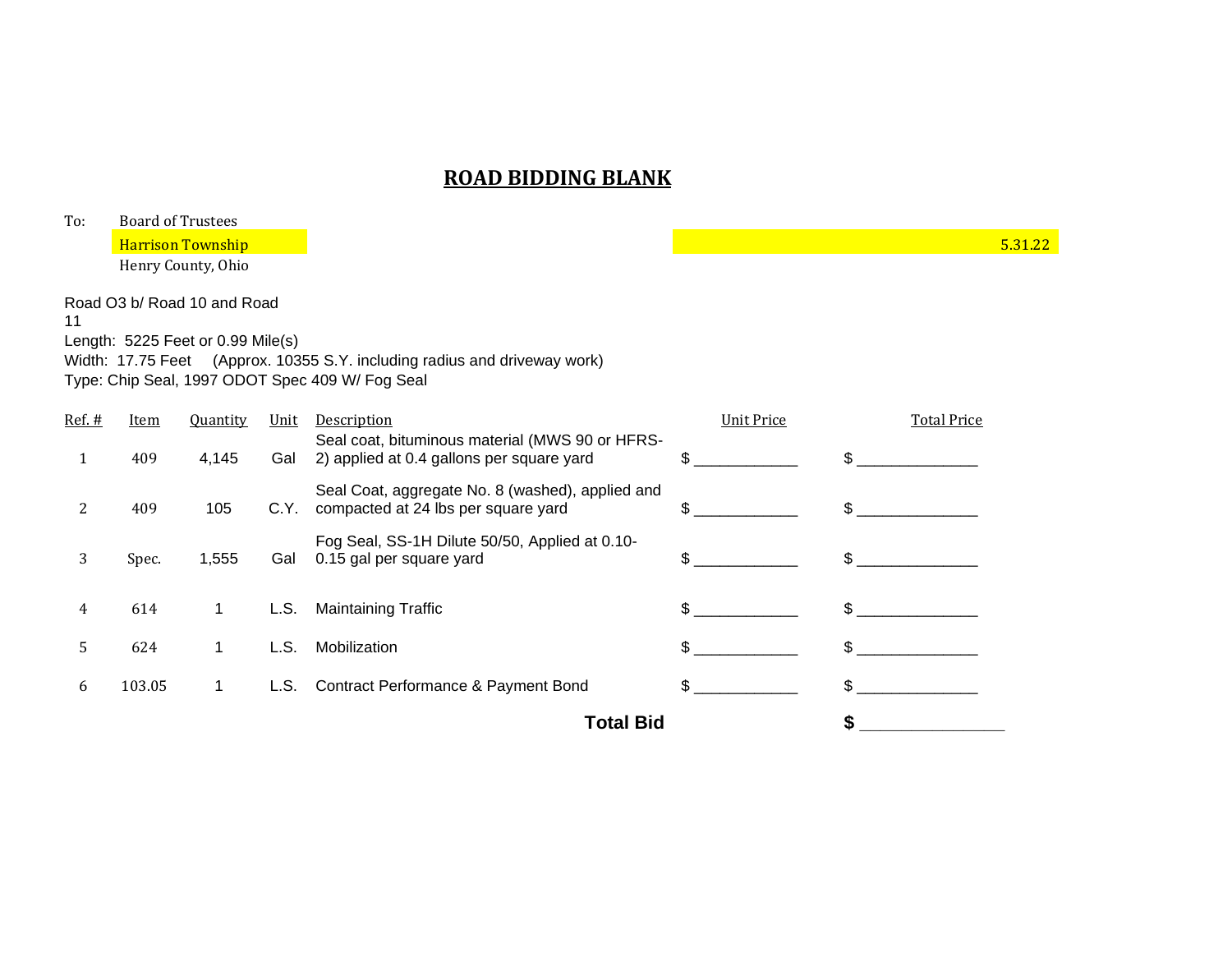To: Board of Trustees

Harrison Township 5.31.22 Henry County, Ohio

Road N b/ Road 11 and Road 12 Length: 5165 Feet or 0.98 Mile(s) Width: 17.75 Feet (Approx. 10230 S.Y. including radius and driveway work)

Type: Chip Seal, 1997 ODOT Spec 409 W/ Fog Seal

| Ref. # | <b>Item</b>      | <b>Quantity</b> | Unit | <b>Description</b>                                                                           | <b>Unit Price</b> | <b>Total Price</b> |
|--------|------------------|-----------------|------|----------------------------------------------------------------------------------------------|-------------------|--------------------|
|        | 409              | 4,095           | Gal  | Seal coat, bituminous material (MWS 90 or HFRS-<br>2) applied at 0.4 gallons per square yard | \$.               |                    |
| 2      | 409              | 105             | C.Y. | Seal Coat, aggregate No. 8 (washed), applied and<br>compacted at 24 lbs per square yard      | \$.               | \$.                |
| 3      | Spec.            | 1,535           | Gal  | Fog Seal, SS-1H Dilute 50/50, Applied at 0.10-<br>0.15 gal per square yard                   | \$.               |                    |
| 4      | 614              | 1               | L.S. | <b>Maintaining Traffic</b>                                                                   |                   |                    |
| 5      | 624              | 1               | L.S. | Mobilization                                                                                 | \$.               | \$.                |
| 6      | 103.05           | 1.              | L.S. | <b>Contract Performance &amp; Payment Bond</b>                                               | \$.               | \$.                |
|        | <b>Total Bid</b> |                 |      |                                                                                              |                   |                    |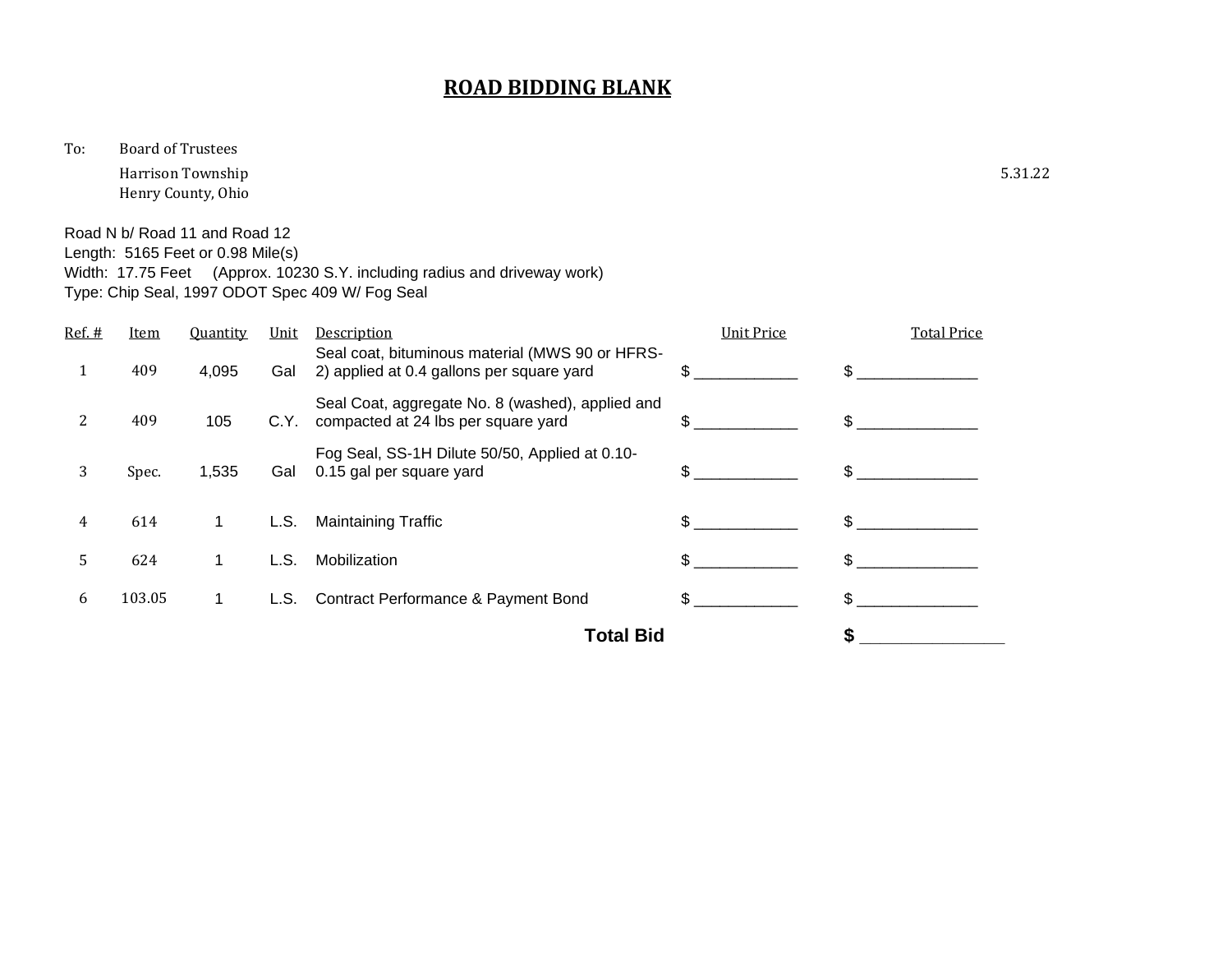To: Board of Trustees

Harrison Township 5.31.22 Henry County, Ohio

Road 12 b/ Road P and Road P3 Length: 2615 Feet or 0.5 Mile(s) Width: 22.5 Feet (Approx. 6600 S.Y. including radius and driveway work) Type: Chip Seal, 1997 ODOT Spec 409 W/ Fog Seal

| Ref. # | Item   | <b>Quantity</b> | Unit | <b>Description</b>                                                                           | <b>Unit Price</b> | <b>Total Price</b> |
|--------|--------|-----------------|------|----------------------------------------------------------------------------------------------|-------------------|--------------------|
|        | 409    | 2,640           | Gal  | Seal coat, bituminous material (MWS 90 or HFRS-<br>2) applied at 0.4 gallons per square yard | \$.               | \$.                |
| 2      | 409    | 70              | C.Y. | Seal Coat, aggregate No. 8 (washed), applied and<br>compacted at 24 lbs per square yard      | \$.               | \$.                |
| 3      | Spec.  | 990             | Gal  | Fog Seal, SS-1H Dilute 50/50, Applied at 0.10-<br>0.15 gal per square yard                   | \$.               |                    |
| 4      | 614    | 1.              | L.S. | <b>Maintaining Traffic</b>                                                                   |                   |                    |
| 5      | 624    | 1.              | L.S. | Mobilization                                                                                 | \$.               | \$                 |
| 6      | 103.05 | 1.              | L.S. | <b>Contract Performance &amp; Payment Bond</b>                                               |                   |                    |
|        |        |                 |      | <b>Total Bid</b>                                                                             |                   |                    |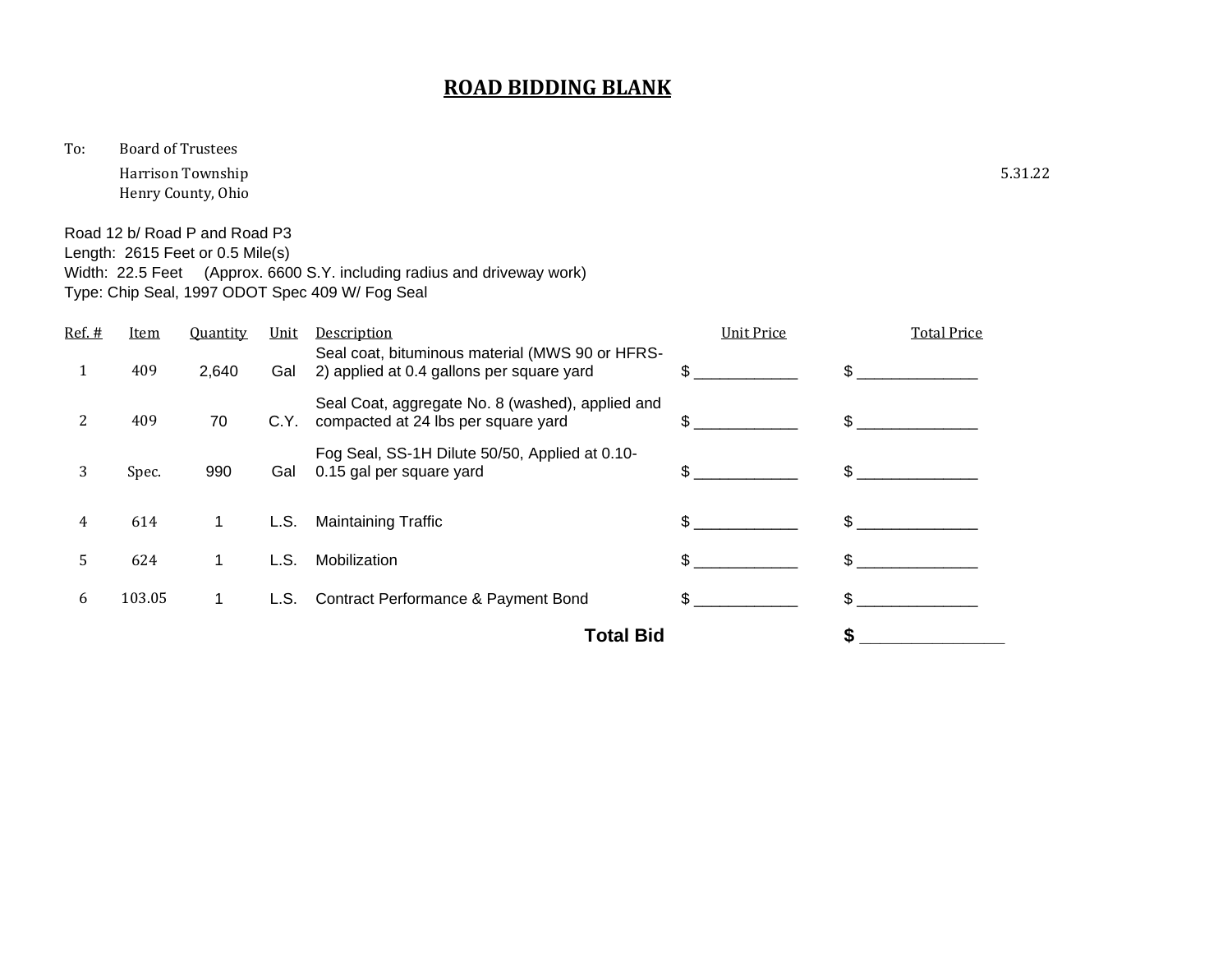To: Board of Trustees

Harrison Township 5.31.22 Henry County, Ohio

Road N b/ Road 8 and SR 109

Length: 5255 Feet or 1 Mile(s)

Width: 17.75 Feet (Approx. 10435 S.Y. including radius and driveway work) Type: Chip Seal, 1997 ODOT Spec 409 W/ Fog Seal

| Ref. # | Item             | <b>Quantity</b> | Unit | Description                                                                                  | <b>Unit Price</b> | <b>Total Price</b> |
|--------|------------------|-----------------|------|----------------------------------------------------------------------------------------------|-------------------|--------------------|
|        | 409              | 4,175           | Gal  | Seal coat, bituminous material (MWS 90 or HFRS-<br>2) applied at 0.4 gallons per square yard | \$.               | \$.                |
| 2      | 409              | 105             | C.Y. | Seal Coat, aggregate No. 8 (washed), applied and<br>compacted at 24 lbs per square yard      | \$.               | \$.                |
| 3      | Spec.            | 1,570           | Gal  | Fog Seal, SS-1H Dilute 50/50, Applied at 0.10-<br>0.15 gal per square yard                   | \$.               | \$                 |
| 4      | 614              | 1               | L.S. | <b>Maintaining Traffic</b>                                                                   |                   |                    |
| 5      | 624              | 1               | L.S. | Mobilization                                                                                 | \$.               | \$.                |
| 6      | 103.05           | 1.              | L.S. | Contract Performance & Payment Bond                                                          | \$.               | \$.                |
|        | <b>Total Bid</b> |                 |      |                                                                                              |                   |                    |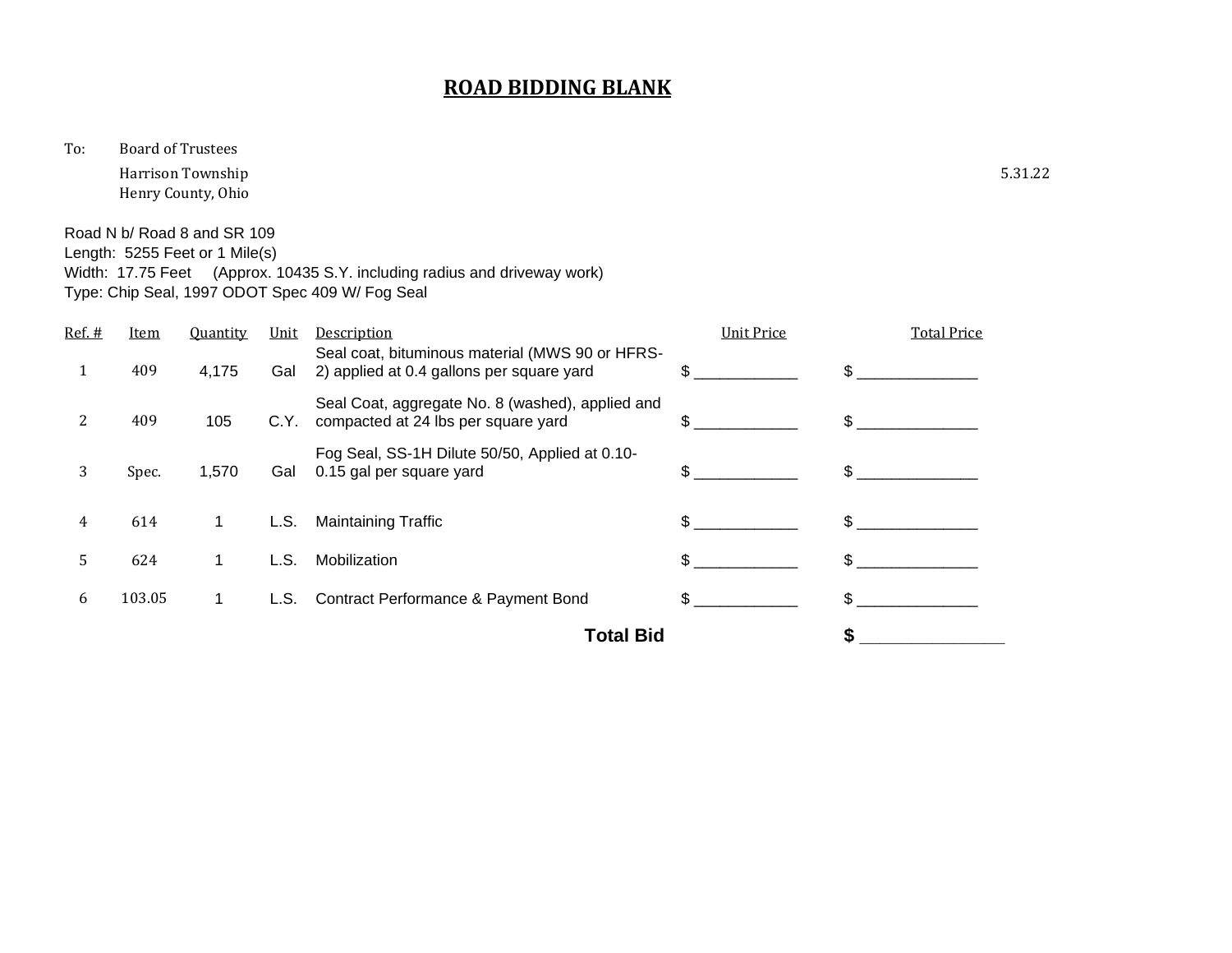To: Board of Trustees

Harrison Township 5.31.22 Henry County, Ohio

Road P3 b/ SR 109 and Road 8 Length: 5250 Feet or 0.99 Mile(s)

Width: 18 Feet (Approx. 10570 S.Y. including radius and driveway work)

Type: Chip Seal, 1997 ODOT Spec 409 W/ Fog Seal

| Ref. # | <b>Item</b>      | <b>Quantity</b> | Unit | Description                                                                                  | <b>Unit Price</b> | <b>Total Price</b> |
|--------|------------------|-----------------|------|----------------------------------------------------------------------------------------------|-------------------|--------------------|
| 1      | 409              | 4,230           | Gal  | Seal coat, bituminous material (MWS 90 or HFRS-<br>2) applied at 0.4 gallons per square yard | \$.               | \$.                |
| 2      | 409              | 110             | C.Y. | Seal Coat, aggregate No. 8 (washed), applied and<br>compacted at 24 lbs per square yard      | \$.               | \$                 |
| 3      | Spec.            | 1,590           | Gal  | Fog Seal, SS-1H Dilute 50/50, Applied at 0.10-<br>0.15 gal per square yard                   | \$.               |                    |
| 4      | 614              | 1               | L.S. | <b>Maintaining Traffic</b>                                                                   |                   |                    |
| 5      | 624              | 1               | L.S. | Mobilization                                                                                 | \$.               | \$.                |
| 6      | 103.05           | 1.              | L.S. | <b>Contract Performance &amp; Payment Bond</b>                                               | \$.               | \$.                |
|        | <b>Total Bid</b> |                 |      |                                                                                              |                   |                    |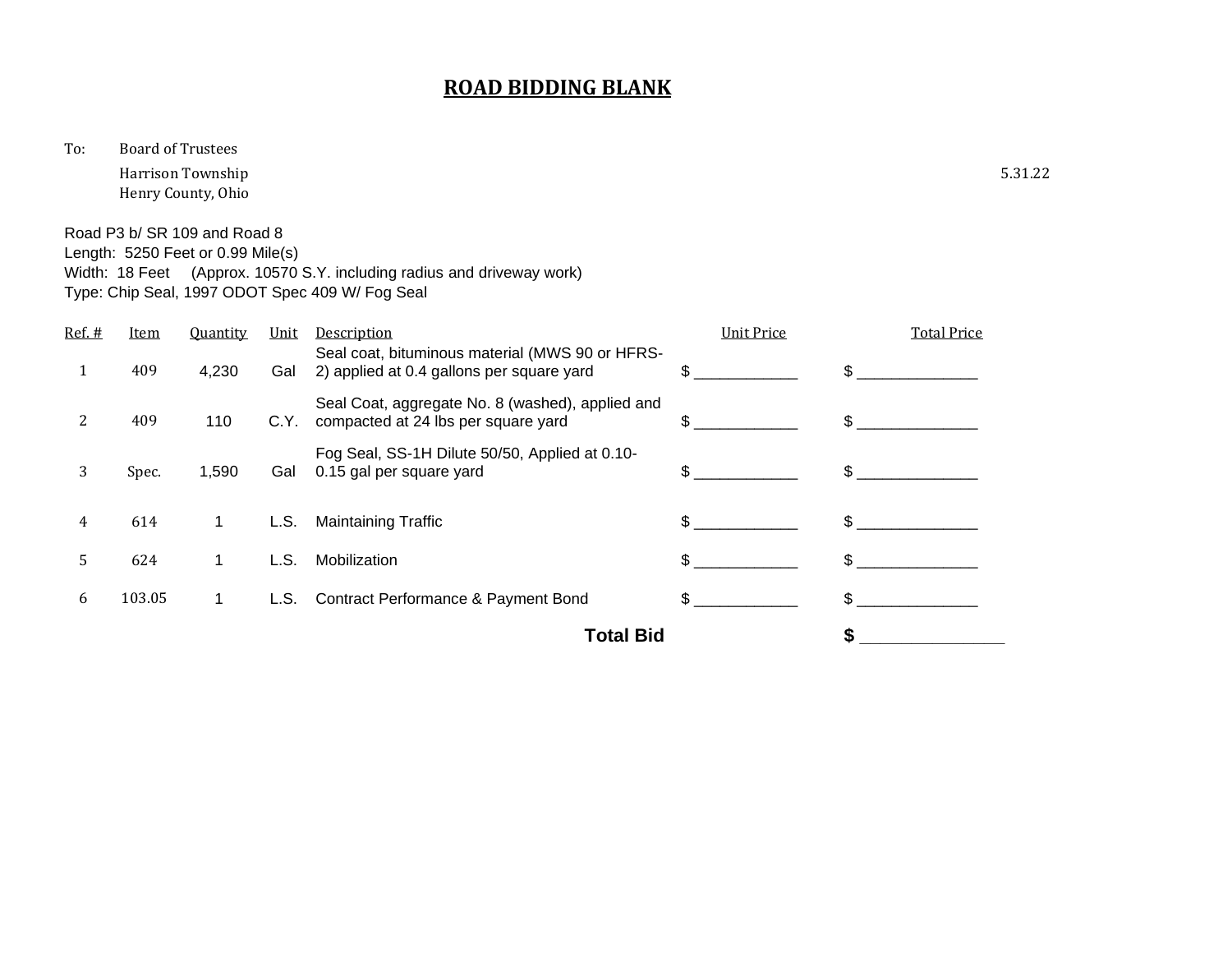To: Board of Trustees

Harrison Township 5.31.22 Henry County, Ohio

Campbell's Turn Lane (Road 12)

Length: 875 Feet or 0.17 Mile(s)

Width: 11.5 Feet (Approx. 1140 S.Y. including radius and driveway work) Type: Chip Seal, 1997 ODOT Spec 409 W/ Fog Seal

| Ref. # | <b>Item</b> | <b>Quantity</b> | Unit | Description                                                                                  | <b>Unit Price</b> | <b>Total Price</b> |
|--------|-------------|-----------------|------|----------------------------------------------------------------------------------------------|-------------------|--------------------|
| 1      | 409         | 460             | Gal  | Seal coat, bituminous material (MWS 90 or HFRS-<br>2) applied at 0.4 gallons per square yard | \$.               | \$.                |
| 2      | 409         | 15              | C.Y. | Seal Coat, aggregate No. 8 (washed), applied and<br>compacted at 24 lbs per square yard      | \$.               | \$.                |
| 3      | Spec.       | 175             | Gal  | Fog Seal, SS-1H Dilute 50/50, Applied at 0.10-<br>0.15 gal per square yard                   | \$.               | \$.                |
| 4      | 614         |                 | L.S. | <b>Maintaining Traffic</b>                                                                   | \$                | \$.                |
| 5      | 624         |                 | L.S. | Mobilization                                                                                 | \$.               | \$.                |
| 6      | 103.05      | 1.              | L.S. | <b>Contract Performance &amp; Payment Bond</b>                                               | \$.               |                    |
|        |             |                 |      | <b>Total Bid</b>                                                                             |                   | S                  |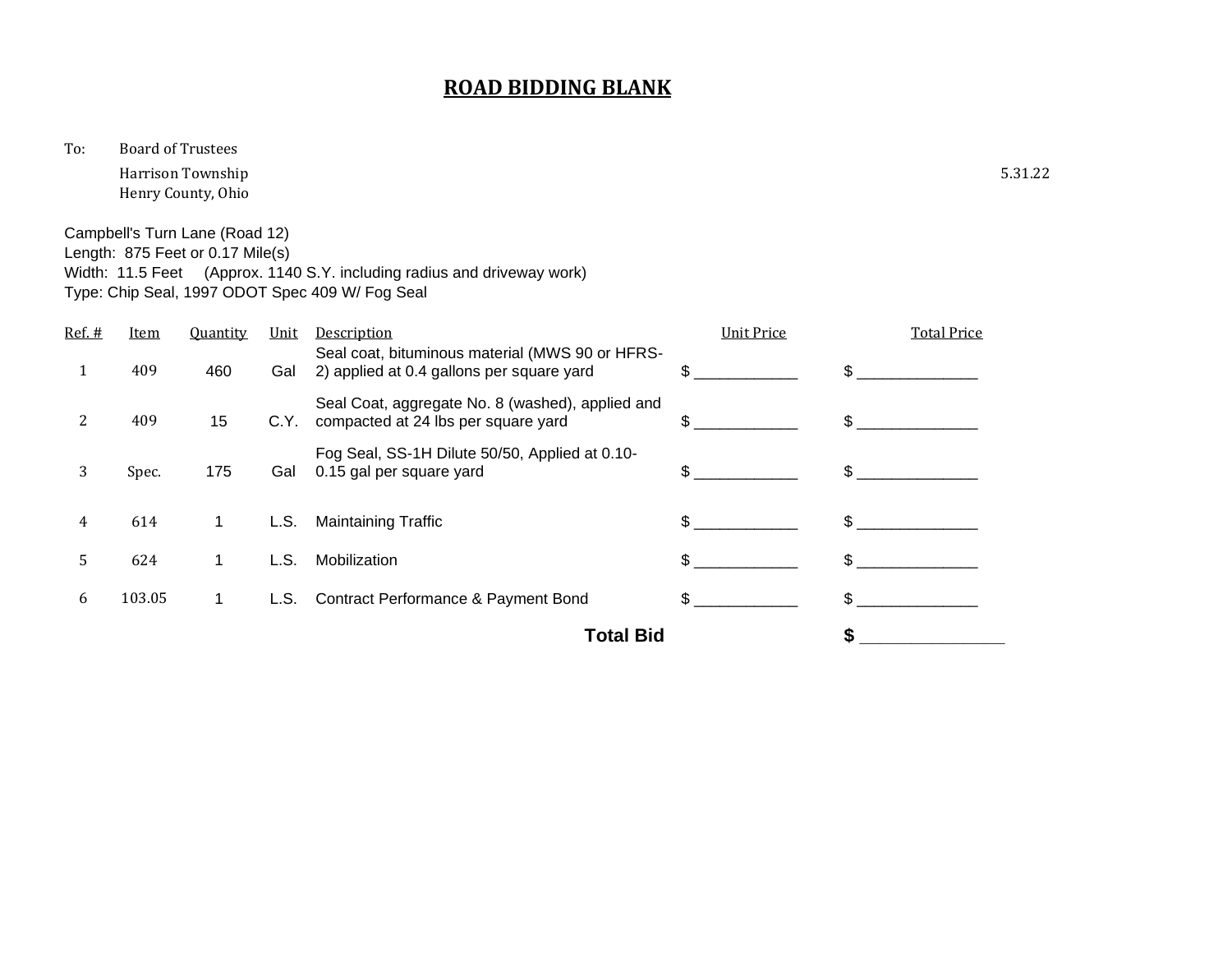| To:    |             | <b>Board of Trustees</b>       |      |                                                                                              |                   |                    |         |
|--------|-------------|--------------------------------|------|----------------------------------------------------------------------------------------------|-------------------|--------------------|---------|
|        |             | <b>Liberty Township</b>        |      |                                                                                              |                   |                    | 5.31.22 |
|        |             | Henry County, Ohio             |      |                                                                                              |                   |                    |         |
|        |             | Road U b/ Road 9 and Road 10   |      |                                                                                              |                   |                    |         |
|        |             | Length: 5265 Feet or 1 Mile(s) |      |                                                                                              |                   |                    |         |
| work)  |             |                                |      | Width: 16 Feet on Average (Approx. 56440 S.Y. including radius and driveway                  |                   |                    |         |
|        |             |                                |      | Type: Chip Seal, 1997 ODOT Spec 409 W/ Fog Seal                                              |                   |                    |         |
| Ref. # | <u>Item</u> | <b>Quantity</b>                | Unit | Description                                                                                  | <b>Unit Price</b> | <b>Total Price</b> |         |
| 1      | 409         | 3,885                          | Gal  | Seal coat, bituminous material (MWS 90 or HFRS-<br>2) applied at 0.4 gallons per square yard | \$                | $\mathbb{S}$       |         |
| 2      | 409         | 100                            | C.Y. | Seal Coat, aggregate No. 89 (washed), applied<br>and compacted at 24 lbs per square yard     | \$                | $\mathbb{S}$       |         |
| 3      | Spec.       | 1,460                          | Gal  | Fog Seal, SS-1H Dilute 50/50, Applied at 0.10-<br>0.15 gal per square yard                   | \$                | $\mathbb{S}$       |         |
| 4      | 614         | 1                              | L.S. | <b>Maintaining Traffic</b>                                                                   | \$.               | $\mathbb{S}$       |         |
| 5      | 624         | $\mathbf 1$                    | L.S. | Mobilization                                                                                 | \$                | $\mathfrak{S}$     |         |
| 6      | 103.05      | 1.                             | L.S. | Contract Performance & Payment Bond                                                          | \$.               | \$                 |         |
|        |             |                                |      | <b>Total Bid</b>                                                                             |                   | \$                 |         |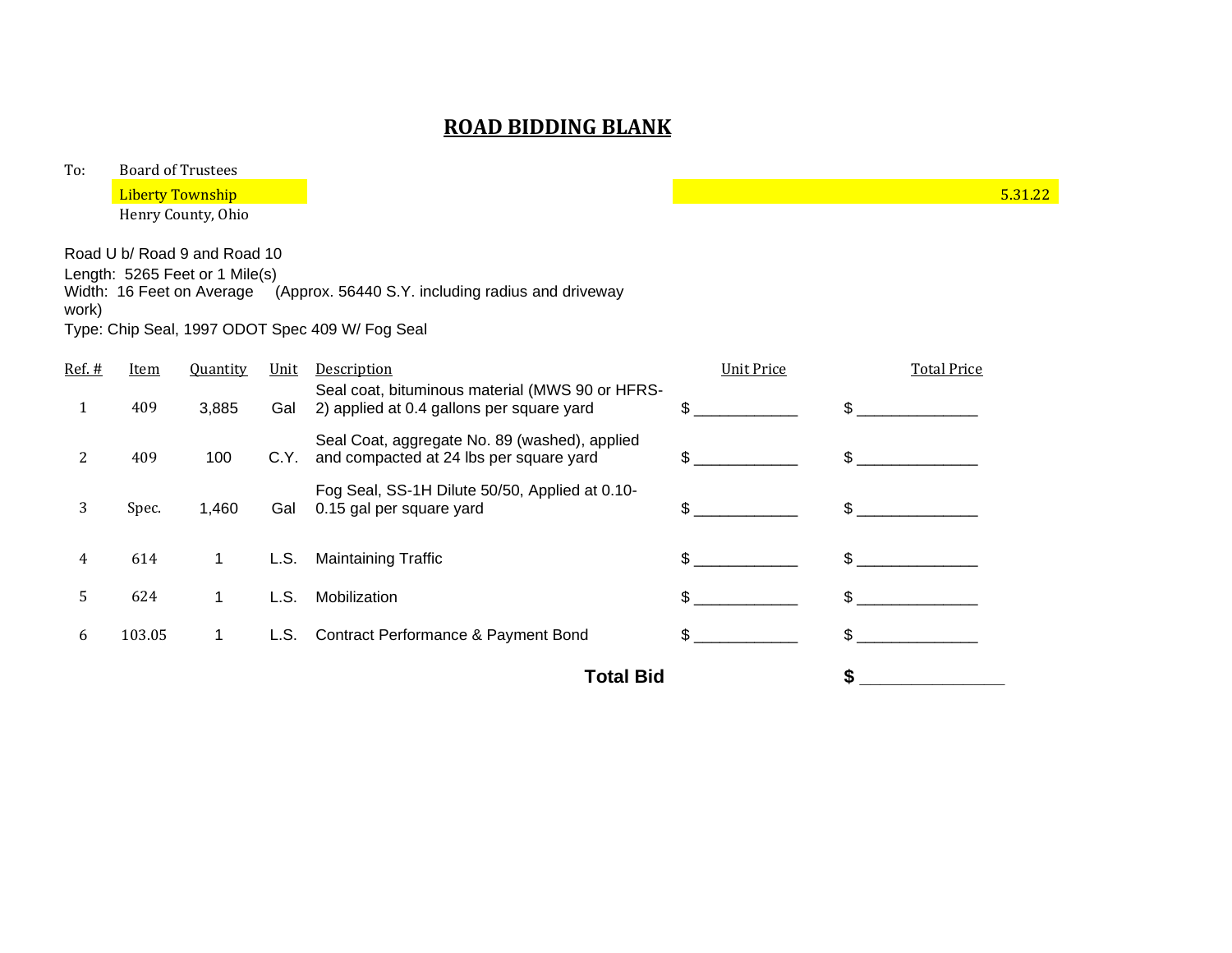To: Board of Trustees

**Pleasant Township 2.1.1.22** The set of the set of the set of the set of the set of the set of the set of the set of the set of the set of the set of the set of the set of the set of the set of the set of the set of the se

Henry County, Ohio

Road 14A b/ Road B and Road A

Length: 5295 Feet or 1 Mile(s) Width: 16 Feet (Approx. 9490 S.Y. including radius and driveway work) Type: Chip Seal, 1997 ODOT Spec 409

| $Ref.$ # | <u>Item</u>      | <b>Quantity</b> | Unit | <b>Description</b>                                                                           | <b>Unit Price</b> | <b>Total Price</b> |
|----------|------------------|-----------------|------|----------------------------------------------------------------------------------------------|-------------------|--------------------|
| 1        | 409              | 3,800           | Gal  | Seal coat, bituminous material (MWS 90 or HFRS-<br>2) applied at 0.4 gallons per square yard | \$.               | \$.                |
|          | 409              | 95              | C.Y. | Seal Coat, aggregate No. 8 (washed), applied and<br>compacted at 24 lbs per square yard      | \$.               | \$                 |
| 3        | 614              | 1               | L.S. | <b>Maintaining Traffic</b>                                                                   | \$.               | \$.                |
| 4        | 624              | 1               | L.S. | Mobilization                                                                                 | \$.               | \$.                |
| 5.       | 103.05           | 1               | L.S. | <b>Contract Performance &amp; Payment Bond</b>                                               | \$                |                    |
|          | <b>Total Bid</b> |                 |      |                                                                                              |                   |                    |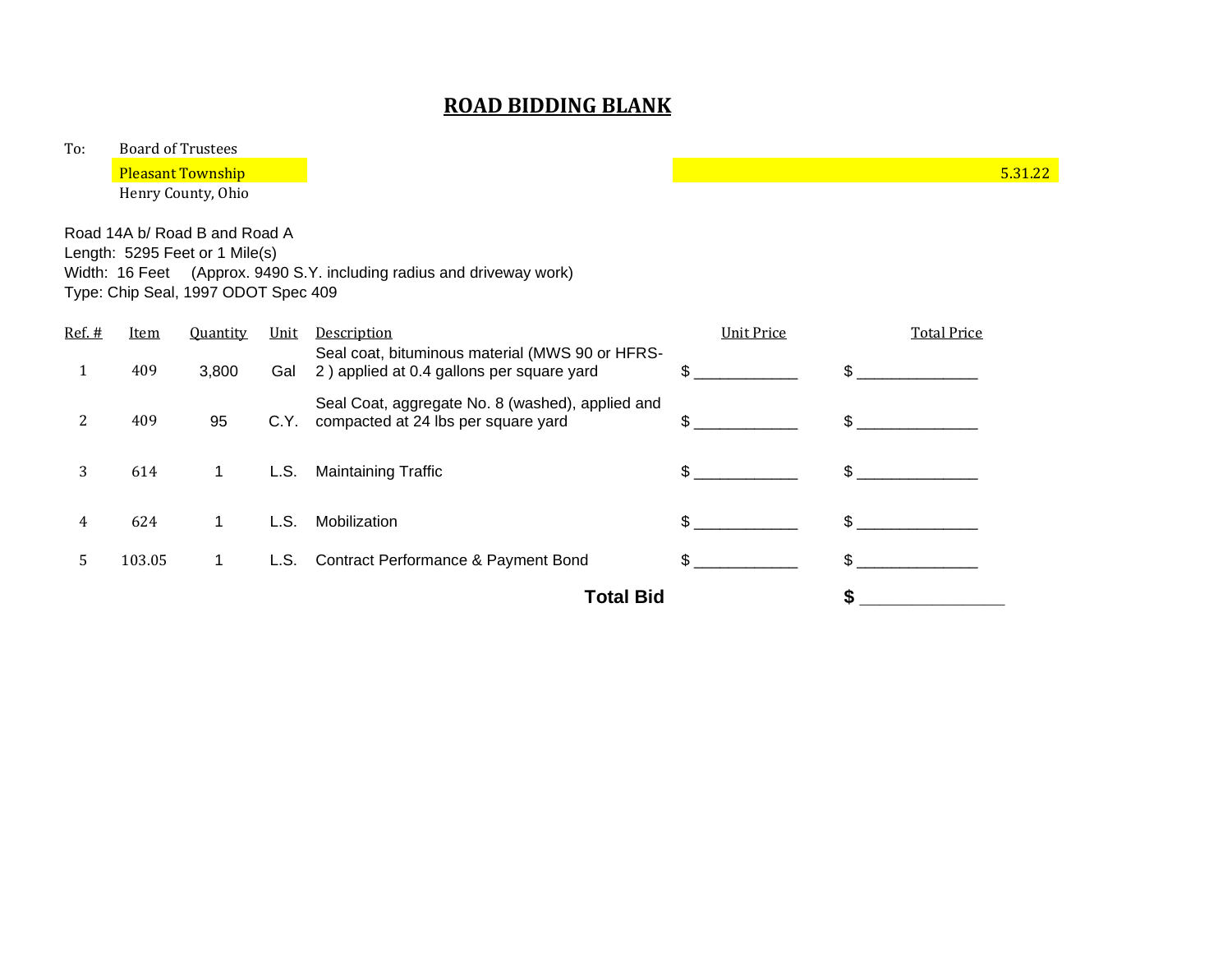To: Board of Trustees

Pleasant Township 5.31.22 Henry County, Ohio

Road C b/ SR 108 and Road 12A (also includes 1340 feet in Marion) Length: 6615 Feet or 1.25 Mile(s) Width: 14.5 Feet (Approx. 10720 S.Y. including radius and driveway work) Type: Chip Seal, 1997 ODOT Spec 409

| Ref. # | Item   | <b>Quantity</b> | Unit | Description                                                                                  | <b>Unit Price</b> | <b>Total Price</b> |
|--------|--------|-----------------|------|----------------------------------------------------------------------------------------------|-------------------|--------------------|
|        | 409    | 4,290           | Gal  | Seal coat, bituminous material (MWS 90 or HFRS-<br>2) applied at 0.4 gallons per square yard |                   |                    |
| 2      | 409    | 110             | C.Y. | Seal Coat, aggregate No. 8 (washed), applied and<br>compacted at 24 lbs per square yard      | \$.               | \$.                |
| 3      | 614    | 1               | L.S. | <b>Maintaining Traffic</b>                                                                   | \$.               | \$.                |
| 4      | 624    |                 | L.S. | Mobilization                                                                                 |                   | $\mathbb{S}$       |
| 5      | 103.05 | 1.              |      | L.S. Contract Performance & Payment Bond                                                     | \$.               | \$.                |
|        |        |                 |      | <b>Total Bid</b>                                                                             |                   |                    |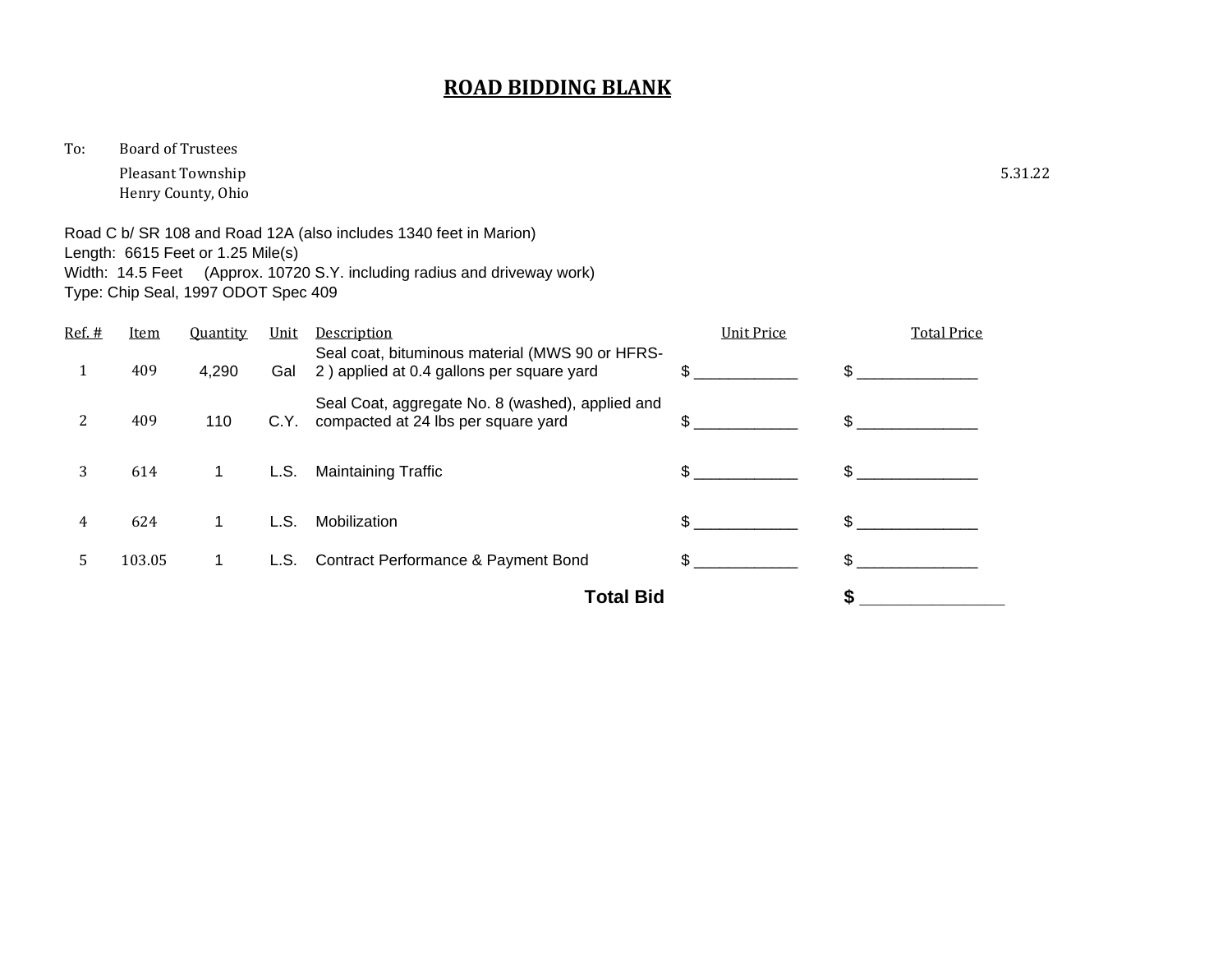To: Board of Trustees

Pleasant Township 5.31.22 Henry County, Ohio

Road C2 b/ SR 108 and Road 13 Length: 5265 Feet or 1 Mile(s) Width: 14.5 Feet (Approx. 8535 S.Y. including radius and driveway work) Type: Chip Seal, 1997 ODOT Spec 409

| Ref. # | <u>Item</u> | <b>Quantity</b> | Unit | Description                                                                                  | <b>Unit Price</b> | <b>Total Price</b> |
|--------|-------------|-----------------|------|----------------------------------------------------------------------------------------------|-------------------|--------------------|
| 1      | 409         | 3,415           | Gal  | Seal coat, bituminous material (MWS 90 or HFRS-<br>2) applied at 0.4 gallons per square yard | \$.               | \$                 |
|        | 409         | 85              | C.Y. | Seal Coat, aggregate No. 8 (washed), applied and<br>compacted at 24 lbs per square yard      | \$.               | \$.                |
| 3      | 614         | 1.              | L.S. | <b>Maintaining Traffic</b>                                                                   | \$.               | \$.                |
| 4      | 624         |                 | L.S. | Mobilization                                                                                 | \$.               | \$.                |
| 5      | 103.05      | 1.              | L.S. | <b>Contract Performance &amp; Payment Bond</b>                                               | \$.               |                    |
|        |             |                 |      | <b>Total Bid</b>                                                                             |                   |                    |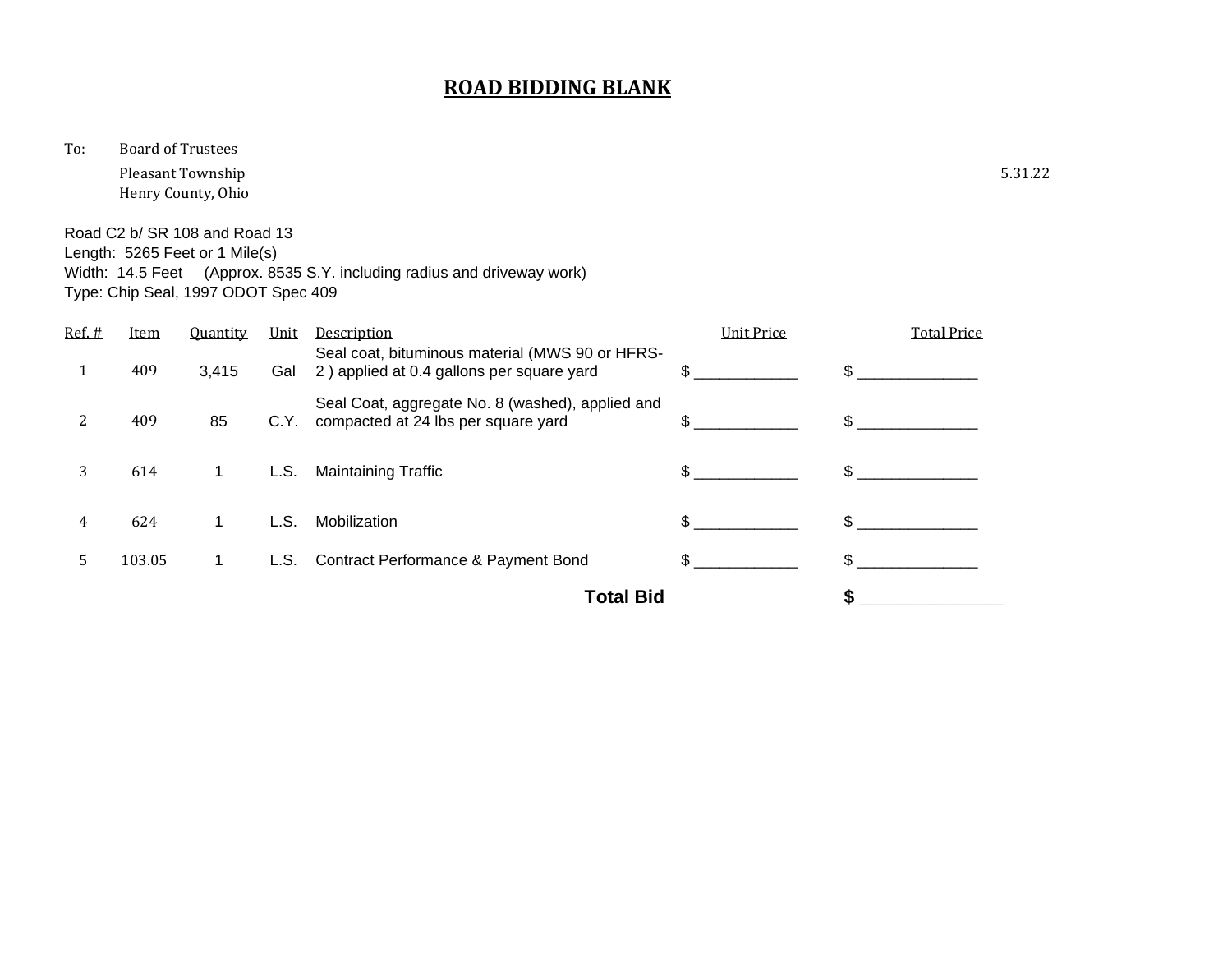To: Board of Trustees

Pleasant Township 5.31.22 Henry County, Ohio

Road 16 b/ Road F and SR 18 Length: 5270 Feet or 1 Mile(s) Width: 16.5 Feet (Approx. 9720 S.Y. including radius and driveway work) Type: Chip Seal, 1997 ODOT Spec 409

| $Ref.$ # | <u>Item</u> | <b>Quantity</b> | Unit | Description                                                                                  | <b>Unit Price</b> | <b>Total Price</b> |
|----------|-------------|-----------------|------|----------------------------------------------------------------------------------------------|-------------------|--------------------|
| 1        | 409         | 3,890           | Gal  | Seal coat, bituminous material (MWS 90 or HFRS-<br>2) applied at 0.4 gallons per square yard | \$.               | \$                 |
| 2        | 409         | 100             | C.Y. | Seal Coat, aggregate No. 8 (washed), applied and<br>compacted at 24 lbs per square yard      | \$.               | $\mathfrak{L}$     |
| 3        | 614         | 1               | L.S. | <b>Maintaining Traffic</b>                                                                   | \$.               | \$.                |
| 4        | 624         |                 | L.S. | Mobilization                                                                                 | \$.               | \$.                |
| 5        | 103.05      | 1.              |      | L.S. Contract Performance & Payment Bond                                                     | \$.               | \$.                |
|          |             |                 |      | <b>Total Bid</b>                                                                             |                   |                    |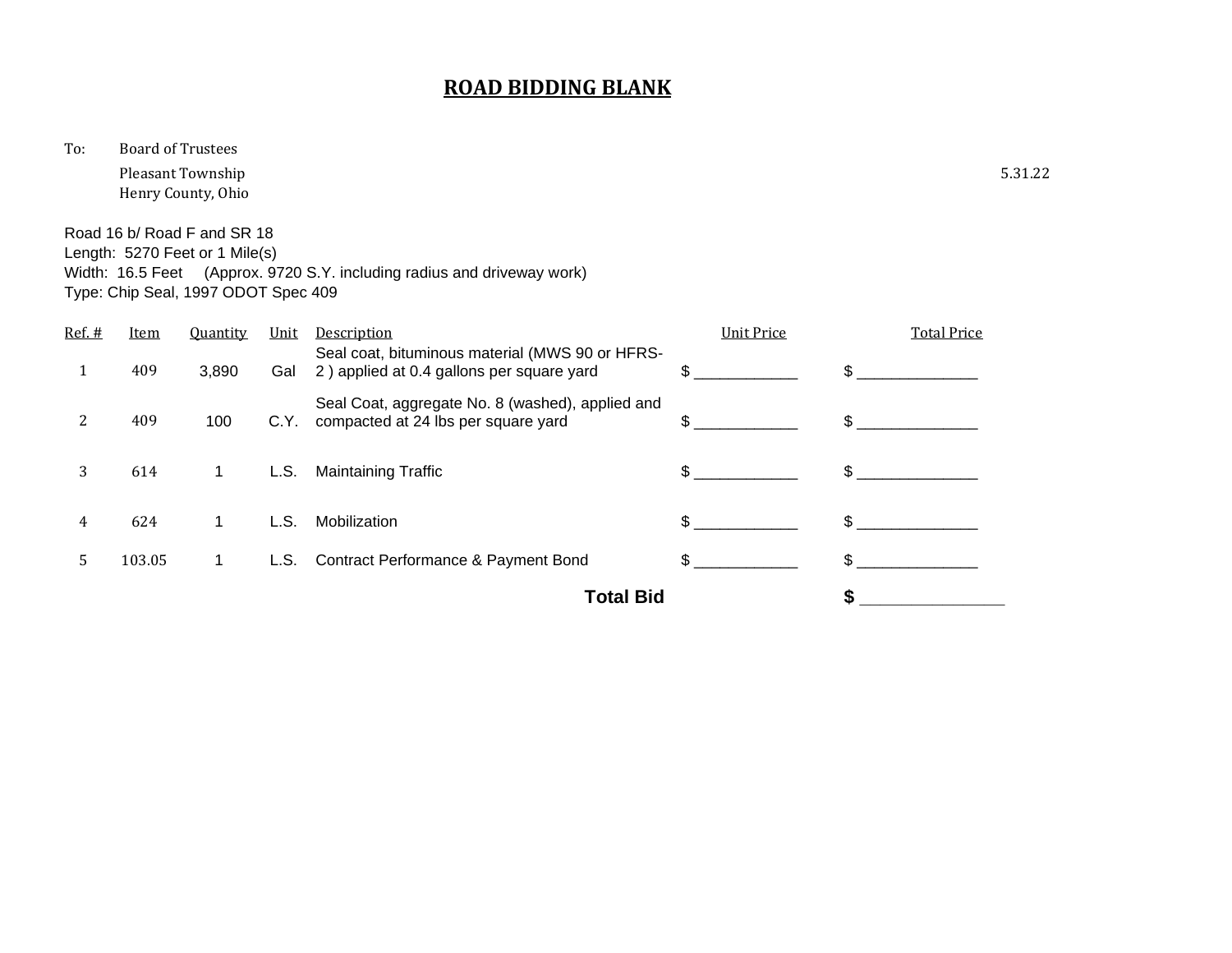To: Board of Trustees

Pleasant Township 5.31.22 Henry County, Ohio

Road 19 b/ SR 18 and Steinmaier Road Length: 2610 Feet or 0.49 Mile(s) Width: 15 Feet (Approx. 4390 S.Y. including radius and driveway work) Type: Chip Seal, 1997 ODOT Spec 409

| Ref. # | Item   | <b>Quantity</b> | Unit | Description                                                                                  | <b>Unit Price</b> | <b>Total Price</b> |
|--------|--------|-----------------|------|----------------------------------------------------------------------------------------------|-------------------|--------------------|
| 1      | 409    | 1,760           | Gal  | Seal coat, bituminous material (MWS 90 or HFRS-<br>2) applied at 0.4 gallons per square yard | \$.               | \$                 |
| 2      | 409    | 45              | C.Y. | Seal Coat, aggregate No. 8 (washed), applied and<br>compacted at 24 lbs per square yard      | \$.               | \$.                |
| 3      | 614    | 1               | L.S. | <b>Maintaining Traffic</b>                                                                   | \$.               | \$.                |
| 4      | 624    |                 | L.S. | Mobilization                                                                                 | \$.               | \$                 |
| 5.     | 103.05 | 1.              | L.S. | Contract Performance & Payment Bond                                                          | \$.               | \$.                |
|        |        |                 |      | <b>Total Bid</b>                                                                             |                   |                    |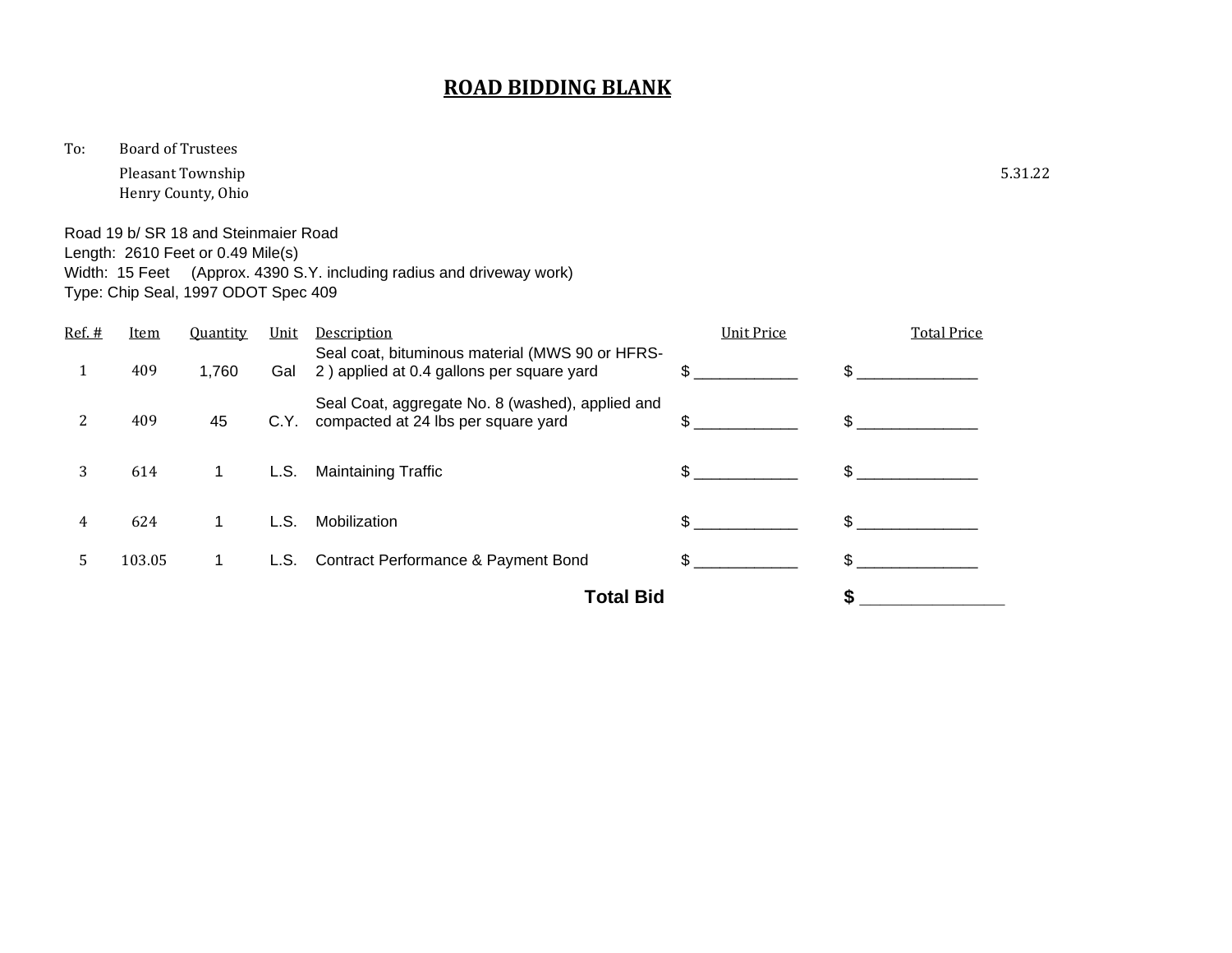To: Board of Trustees

Pleasant Township 5.31.22 Henry County, Ohio

Road 19 b/ Road Y and Road 17B Length: 7965 Feet or 1.51 Mile(s)

Width: 16 Feet (Approx. 14210 S.Y. including radius and driveway work) Type: Chip Seal, 1997 ODOT Spec 409

|        |        |                 |      | <b>Total Bid</b>                                                                             |                   |                    |
|--------|--------|-----------------|------|----------------------------------------------------------------------------------------------|-------------------|--------------------|
| 5      | 103.05 | 1.              |      | L.S. Contract Performance & Payment Bond                                                     |                   | \$.                |
| 4      | 624    |                 | L.S. | Mobilization                                                                                 |                   | \$.                |
| 3      | 614    | 1.              | L.S. | <b>Maintaining Traffic</b>                                                                   | \$.               | \$.                |
| 2      | 409    | 145             | C.Y. | Seal Coat, aggregate No. 8 (washed), applied and<br>compacted at 24 lbs per square yard      | \$.               | \$.                |
|        | 409    | 5,685           | Gal  | Seal coat, bituminous material (MWS 90 or HFRS-<br>2) applied at 0.4 gallons per square yard |                   |                    |
| Ref. # | Item   | <b>Quantity</b> | Unit | Description                                                                                  | <b>Unit Price</b> | <b>Total Price</b> |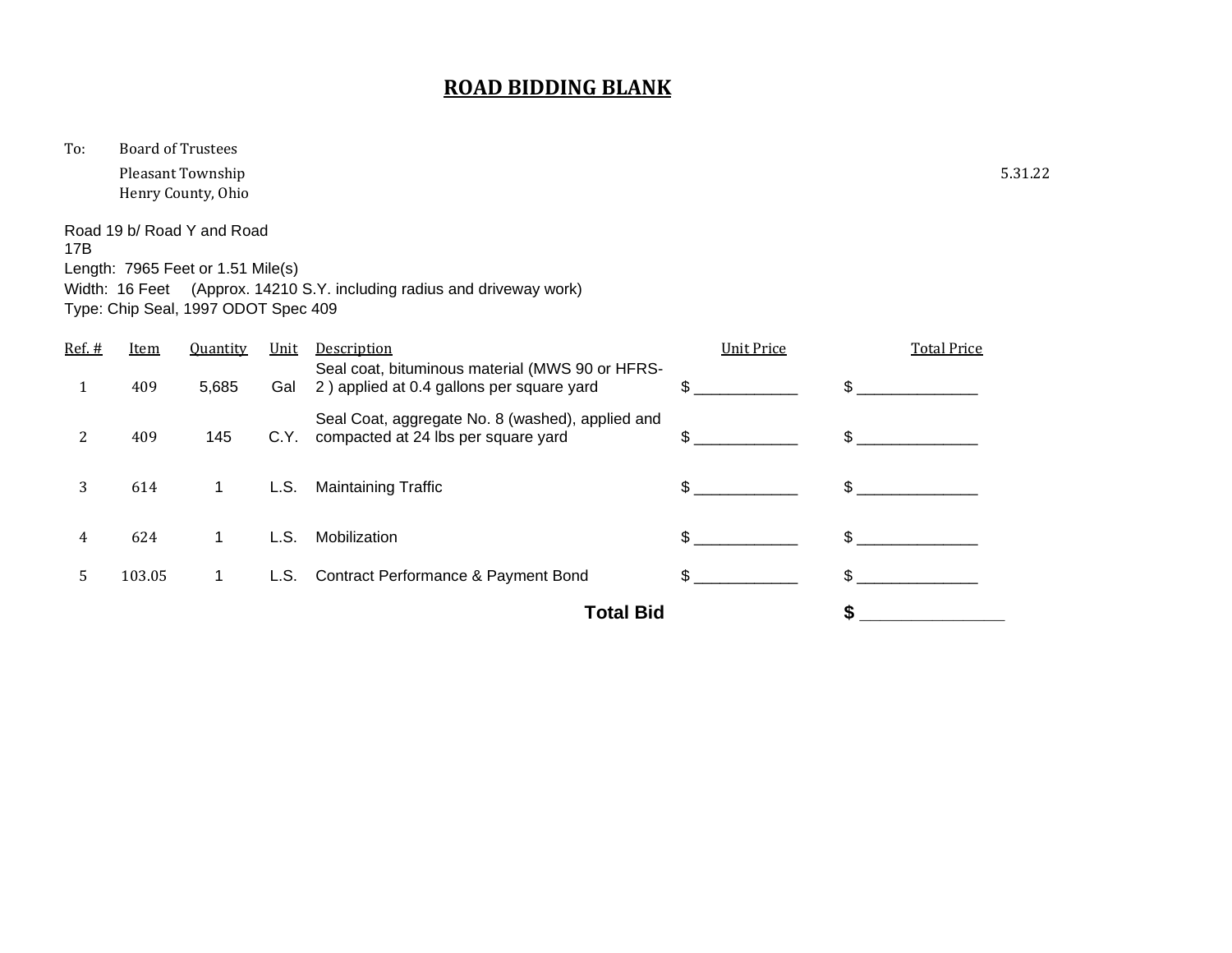To: Board of Trustees

Henry County, Ohio

Road K b/ SR 65 and Road 5

Length: 5285 Feet or 1 Mile(s)

Width: 16 Feet (Approx. 9425 S.Y. including radius and driveway work)

Type: Chip Seal, 1997 ODOT Spec 409 W/ Fog Seal, Chip and Seal 3 feet each edge with 8's then chip seal entire road with 9's

| Ref. #        | <b>Item</b> | <b>Quantity</b> | <u>Unit</u> | Description                                                                                                                                                           | <b>Unit Price</b> | <b>Total Price</b> |
|---------------|-------------|-----------------|-------------|-----------------------------------------------------------------------------------------------------------------------------------------------------------------------|-------------------|--------------------|
| 1             | 409         | 3,770           | Gal         | Seal coat, bituminous material (MWS 90 or HFRS-<br>2) applied at 0.4 gallons per square yard                                                                          |                   |                    |
| $\mathcal{L}$ | 409         | 95              | C.Y.        | Seal Coat, aggregate No. 9 (washed), applied and<br>compacted at 24 lbs per square yard                                                                               | \$.               |                    |
| 3             | Spec.       | 1,415           | Gal         | Fog Seal, SS-1H Dilute 50/50, Applied at 0.10-<br>0.15 gal per square yard                                                                                            | \$.               |                    |
| 4             | 614         | 1               | L.S.        | <b>Maintaining Traffic</b>                                                                                                                                            |                   |                    |
| 5             | 624         |                 | L.S.        | Mobilization                                                                                                                                                          |                   |                    |
| 6             | 103.05      | 1               | L.S.        | Contract Performance & Payment Bond<br>Seal coat, bituminous material (MWS 90 or HFRS-                                                                                | \$.               |                    |
|               | 409         | 1,410           | Gal         | 2) applied at 0.4 gallons per square yard 3 feet on<br>each side<br>Seal Coat, aggregate No. 8 (washed), applied and<br>compacted at 24 lbs per square yard 3 feet on | \$.               |                    |
| 8             | 409         | 35              | C.Y.        | each edge                                                                                                                                                             |                   |                    |
|               |             |                 |             | <b>Total Bid</b>                                                                                                                                                      |                   |                    |

Richfield Township 5.31.22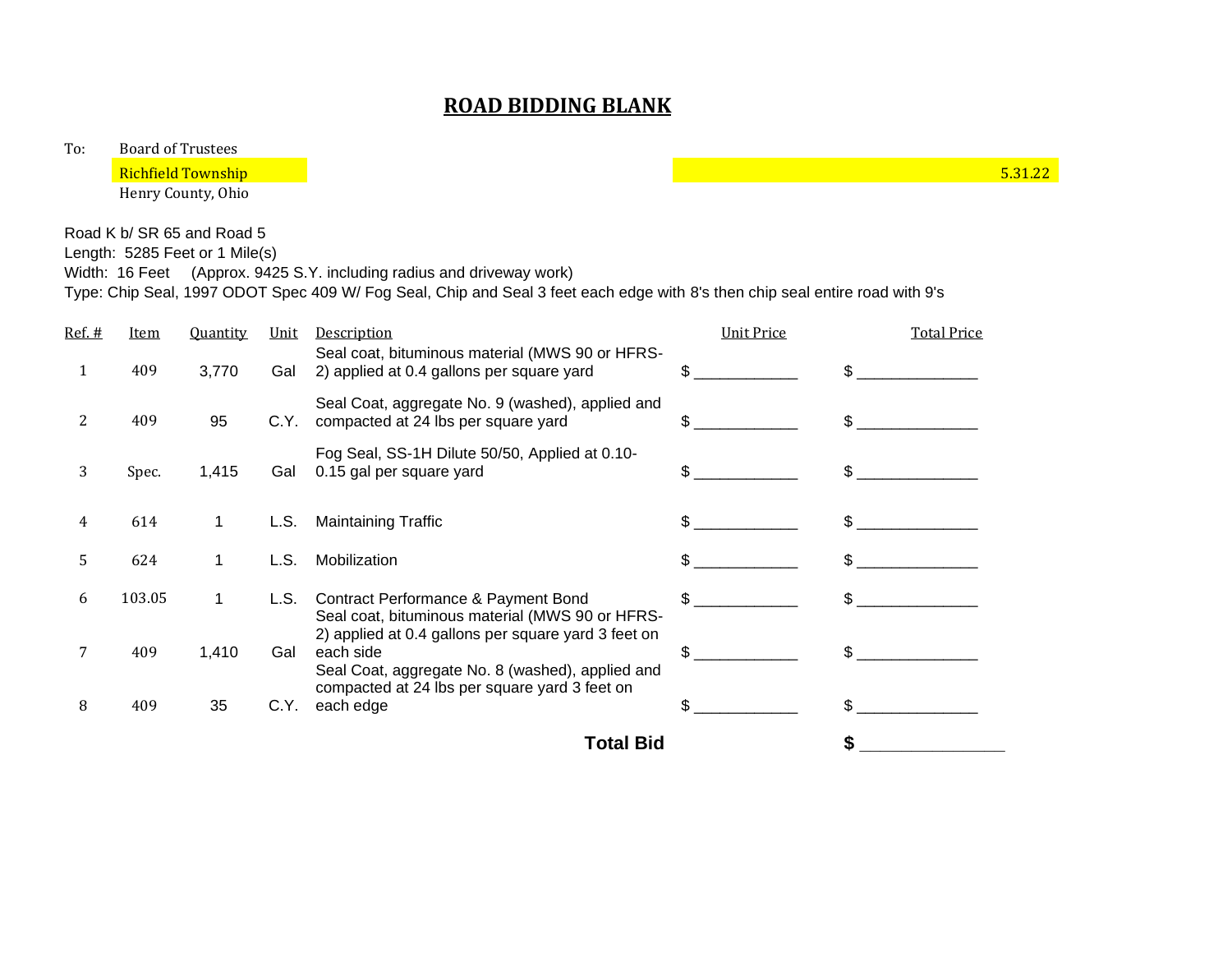To: Board of Trustees

Richfield Township 5.31.22 Henry County, Ohio

Road 1 b/ Road H and Road G Length: 5240 Feet or 0.99 Mile(s) Width: 18 Feet (Approx. 10505 S.Y. including radius and driveway work) Type: Chip Seal, 1997 ODOT Spec 409 W/ Fog Seal

| Ref. # | <b>Item</b> | <b>Quantity</b> | Unit | <b>Description</b>                                                                           | <b>Unit Price</b> | <b>Total Price</b> |
|--------|-------------|-----------------|------|----------------------------------------------------------------------------------------------|-------------------|--------------------|
|        | 409         | 4,205           | Gal  | Seal coat, bituminous material (MWS 90 or HFRS-<br>2) applied at 0.4 gallons per square yard | \$.               | \$.                |
| 2      | 409         | 105             | C.Y. | Seal Coat, aggregate No. 9 (washed), applied and<br>compacted at 24 lbs per square yard      | \$.               | \$.                |
| 3      | Spec.       | 1,580           | Gal  | Fog Seal, SS-1H Dilute 50/50, Applied at 0.10-<br>0.15 gal per square yard                   | \$.               | \$                 |
| 4      | 614         |                 | L.S. | <b>Maintaining Traffic</b>                                                                   | \$                | \$.                |
| 5      | 624         |                 | L.S. | Mobilization                                                                                 | \$.               |                    |
| 6      | 103.05      | 1.              | L.S. | <b>Contract Performance &amp; Payment Bond</b>                                               | \$.               |                    |
|        |             |                 |      | <b>Total Bid</b>                                                                             |                   |                    |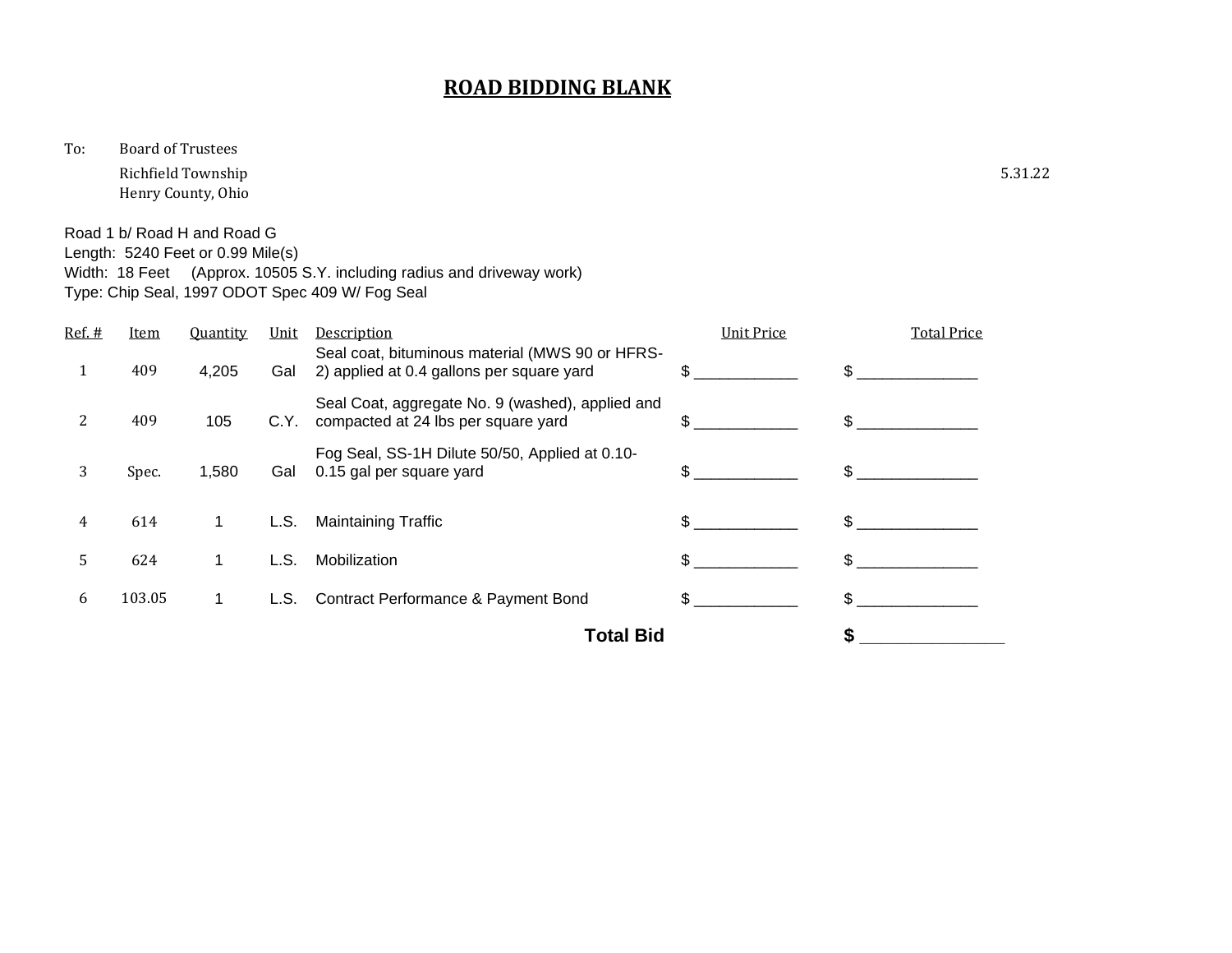To: Board of Trustees

Richfield Township 5.31.22 Henry County, Ohio

Width: 16 Feet (Approx. 9415 S.Y. including radius and driveway work)

Road 5 b/ Road J and SR 281 Length: 5270 Feet or 1 Mile(s)

|        |             |                 |      | Type: Chip Seal, 1997 ODOT Spec 409 W/ Fog Seal                                              |                   |                    |  |
|--------|-------------|-----------------|------|----------------------------------------------------------------------------------------------|-------------------|--------------------|--|
| Ref. # | <b>Item</b> | <b>Quantity</b> | Unit | Description                                                                                  | <b>Unit Price</b> | <b>Total Price</b> |  |
|        | 409         | 3,770           | Gal  | Seal coat, bituminous material (MWS 90 or HFRS-<br>2) applied at 0.4 gallons per square yard | \$.               |                    |  |
| 2      | 409         | 95              | C.Y. | Seal Coat, aggregate No. 8 (washed), applied and<br>compacted at 24 lbs per square yard      | \$.               | $\mathbf{f}$       |  |
| 3      | Spec.       | 1,415           | Gal  | Fog Seal, SS-1H Dilute 50/50, Applied at 0.10-<br>0.15 gal per square yard                   | \$.               | \$                 |  |
| 4      | 614         | 1               | L.S. | <b>Maintaining Traffic</b>                                                                   | \$                |                    |  |
| 5      | 624         | 1               | L.S. | Mobilization                                                                                 | \$                | \$                 |  |
| 6      | 103.05      | 1.              | L.S. | Contract Performance & Payment Bond                                                          | \$                | \$.                |  |
|        |             |                 |      | <b>Total Bid</b>                                                                             |                   |                    |  |
|        |             |                 |      |                                                                                              |                   |                    |  |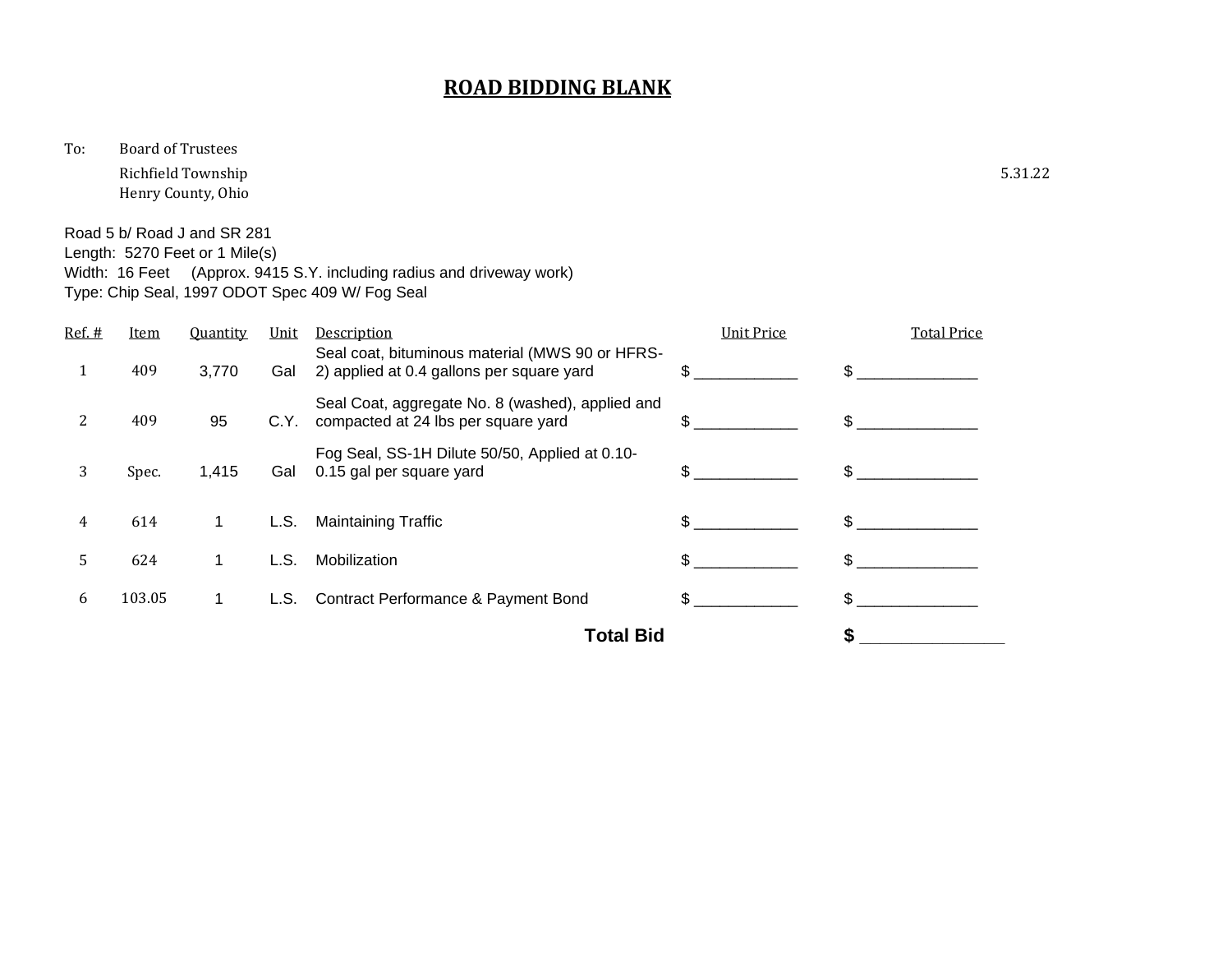To: Board of Trustees

Richfield Township 5.31.22 Henry County, Ohio

Road H b/ Road 1 and Road 7 Length: 31680 Feet or 6 Mile(s) Width: 16 Feet (Approx. 56320 S.Y. including radius and driveway work) Type: Fog Seal Only

|        |             |                 |      | <b>Total Bid</b>                                                           |                   |                    |
|--------|-------------|-----------------|------|----------------------------------------------------------------------------|-------------------|--------------------|
| 4      | 103.05      | 1               |      | L.S. Contract Performance & Payment Bond                                   | $\sim$            | \$                 |
| 3      | 624         | 1               | L.S. | Mobilization                                                               | \$.               | \$                 |
| 2      | 614         | 1               |      | L.S. Maintaining Traffic                                                   | $\mathbb{S}$      | \$                 |
|        | Spec.       | 8,450           | Gal  | Fog Seal, SS-1H Dilute 50/50, Applied at 0.10-<br>0.15 gal per square yard | \$                | \$                 |
| Ref. # | <b>Item</b> | <b>Quantity</b> | Unit | <b>Description</b>                                                         | <b>Unit Price</b> | <b>Total Price</b> |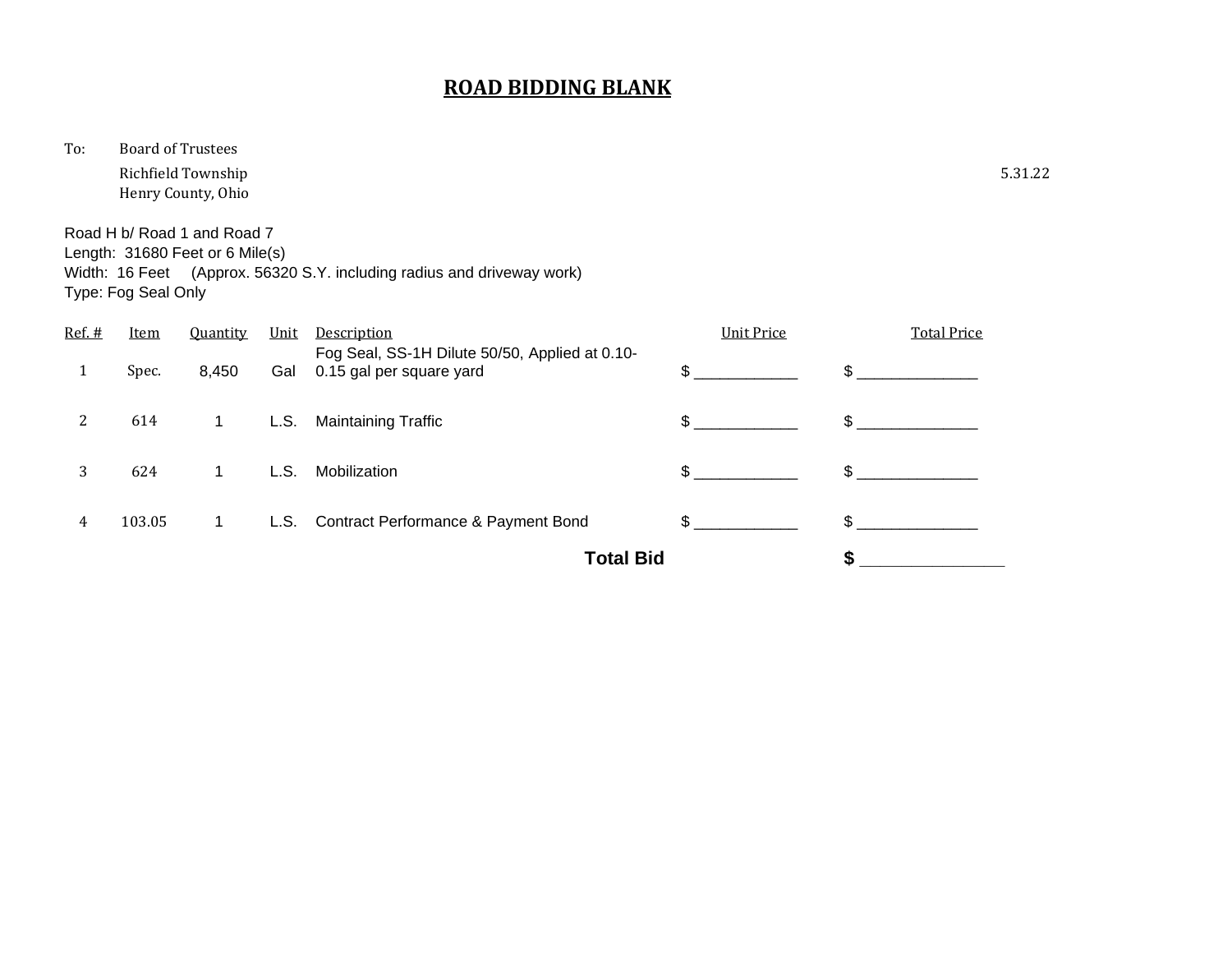To: Board of Trustees

**Example 19 Solution 10** Section 10 Number 2014 10:30 Number 2014 10:30 Number 2014 10:30 Number 2014 10:31.22

Henry County, Ohio

Road 1D from Road S3 to Road

T3

Length: 5305 Feet or 1 Mile(s)

Width: 12.5 Feet (Approx. 7485 S.Y. including radius and driveway work) Type: Double Chip Seal, 1997 ODOT Spec 409 W/ Fog Seal

| 8      | 103.05      |                 | L.S. | <b>Contract Performance &amp; Payment Bond</b>                                                      | \$.                           | \$.                |
|--------|-------------|-----------------|------|-----------------------------------------------------------------------------------------------------|-------------------------------|--------------------|
|        | 624         |                 | L.S. | Mobilization                                                                                        | \$.                           |                    |
| 6      | 614         |                 | L.S. | <b>Maintaining Traffic</b>                                                                          |                               |                    |
| 5      | Spec.       | 1,125           | Gal  | Fog Seal, SS-1H Dilute 50/50, Applied at 0.10-<br>0.15 gal per square yard                          | \$.                           | \$.                |
| 4      | 409         | 75              | C.Y. | Second Seal Coat, aggregate No. 89 (washed),<br>applied and compacted at 24 lbs per square yard     | \$                            | \$.                |
| 3      | 409         | 2,995           | Gal  | Second Seal Coat, bituminous material (MWS 90)<br>or HFRS-2) applied at 0.4 gallons per square yard | $\mathbb{S}$ and $\mathbb{S}$ |                    |
| 2      | 409         | 75              | C.Y. | First Seal Coat, aggregate No. 8 (washed),<br>applied and compacted at 24 lbs per square yard       | $\mathbb{S}$ and $\mathbb{S}$ | \$.                |
| 1      | 409         | 2,620           | Gal  | First Seal Coat, bituminous material (MWS 90 or<br>HFRS-2) applied at 0.4 gallons per square yard   | \$                            |                    |
| Ref. # | <u>Item</u> | <b>Quantity</b> | Unit | Description                                                                                         | <b>Unit Price</b>             | <b>Total Price</b> |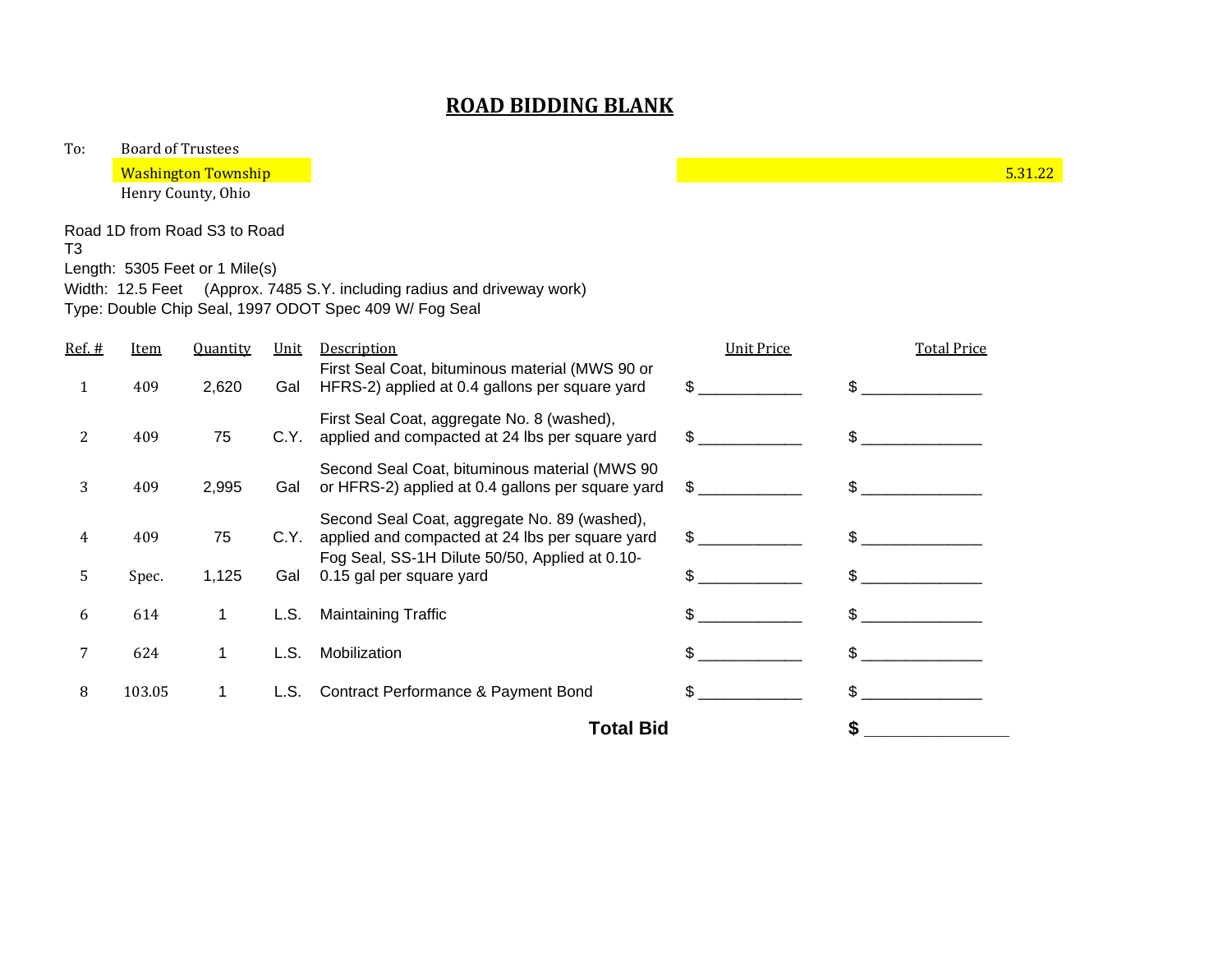To: Board of Trustees

Washington Township 5.31.22 Henry County, Ohio

Road 5B from US 24 to Road T

Length: 4025 Feet or 0.76 Mile(s)

Width: 12 Feet (Approx. 5440 S.Y. including radius and driveway work)

Type: Double Chip Seal, 1997 ODOT Spec 409 W/ Fog Seal

| <u>Ref. #</u> | <u>Item</u> | <b>Quantity</b> | Unit | Description                                                                                         | <b>Unit Price</b> | <b>Total Price</b> |
|---------------|-------------|-----------------|------|-----------------------------------------------------------------------------------------------------|-------------------|--------------------|
| 1             | 409         | 1,905           | Gal  | First Seal Coat, bituminous material (MWS 90 or<br>HFRS-2) applied at 0.4 gallons per square yard   | \$                |                    |
| 2             | 409         | 55              | C.Y. | First Seal Coat, aggregate No. 8 (washed),<br>applied and compacted at 24 lbs per square yard       | $\mathbb{S}$      | \$.                |
| 3             | 409         | 2,180           | Gal  | Second Seal Coat, bituminous material (MWS 90)<br>or HFRS-2) applied at 0.4 gallons per square yard | $\mathbb{S}$      |                    |
| 4             | 409         | 55              | C.Y. | Second Seal Coat, aggregate No. 89 (washed),<br>applied and compacted at 24 lbs per square yard     | \$                | $\mathcal{L}$      |
| 5.            | Spec.       | 820             | Gal  | Fog Seal, SS-1H Dilute 50/50, Applied at 0.10-<br>0.15 gal per square yard                          | \$.               |                    |
| 6             | 614         | 1               | L.S. | <b>Maintaining Traffic</b>                                                                          |                   |                    |
|               | 624         |                 | L.S. | Mobilization                                                                                        | \$.               |                    |
| 8             | 103.05      | 1               | L.S. | Contract Performance & Payment Bond                                                                 | \$                | \$.                |
|               |             |                 |      | <b>Total Bid</b>                                                                                    |                   |                    |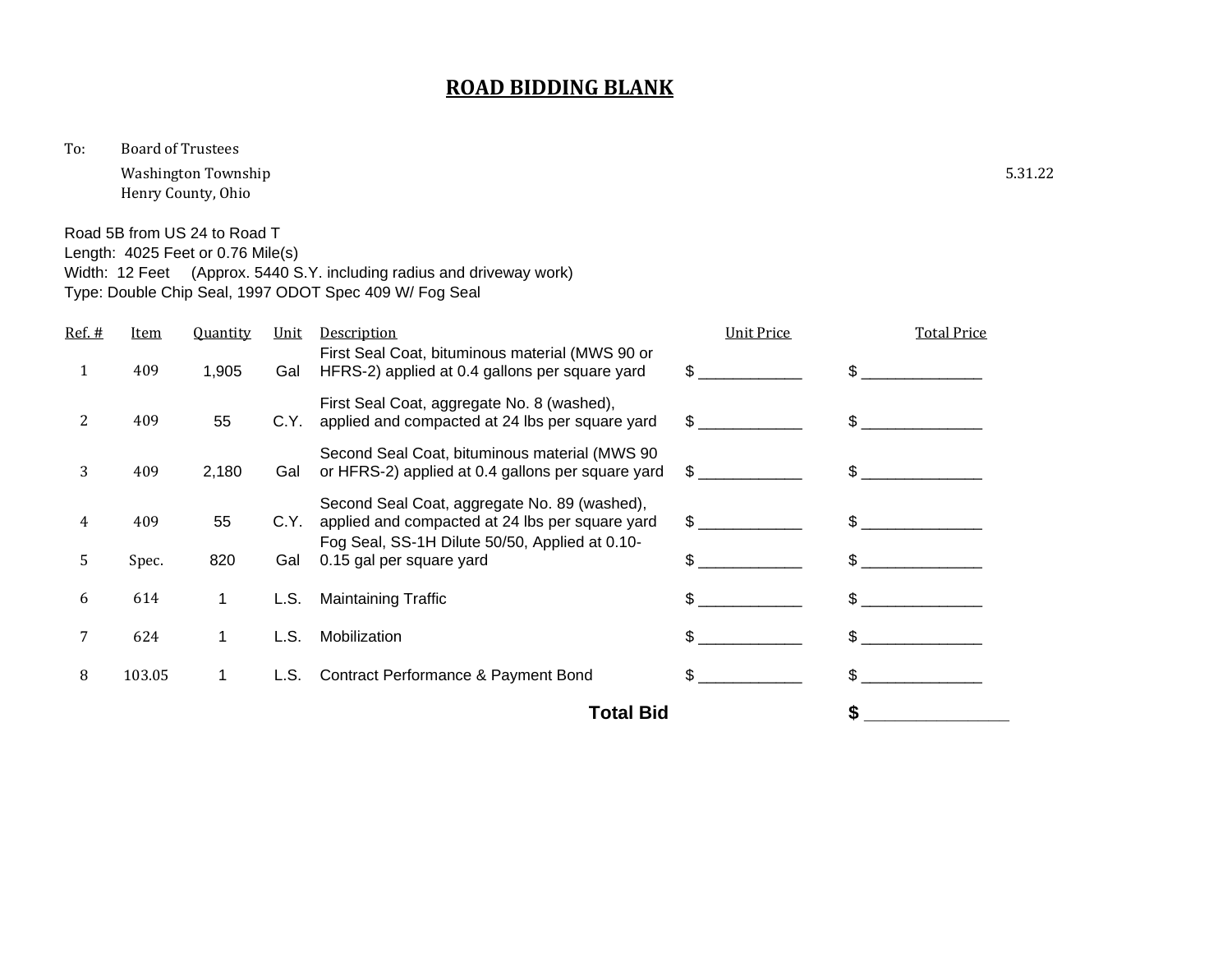To: Board of Trustees

Washington Township 5.31.22 Henry County, Ohio

Road S2 from Road 5B to Dead End

Length: 1290 Feet or 0.24 Mile(s)

Width: 10 Feet (Approx. 1455 S.Y. including radius and driveway work) Type: Double Chip Seal, 1997 ODOT Spec 409 W/ Fog Seal

|        |        |                 |      | <b>Total Bid</b>                                                                                    |                   |                    |
|--------|--------|-----------------|------|-----------------------------------------------------------------------------------------------------|-------------------|--------------------|
| 8      | 103.05 | 1               | L.S. | Contract Performance & Payment Bond                                                                 | \$.               | \$.                |
| 7      | 624    |                 | L.S. | Mobilization                                                                                        |                   |                    |
| 6      | 614    |                 | L.S. | <b>Maintaining Traffic</b>                                                                          |                   |                    |
| 5.     | Spec.  | 220             | Gal  | Fog Seal, SS-1H Dilute 50/50, Applied at 0.10-<br>0.15 gal per square yard                          | \$.               | \$.                |
| 4      | 409    | 15              | C.Y. | Second Seal Coat, aggregate No. 89 (washed),<br>applied and compacted at 24 lbs per square yard     | \$                | \$.                |
| 3      | 409    | 585             | Gal  | Second Seal Coat, bituminous material (MWS 90)<br>or HFRS-2) applied at 0.4 gallons per square yard | \$                |                    |
| 2      | 409    | 15              | C.Y. | First Seal Coat, aggregate No. 8 (washed),<br>applied and compacted at 24 lbs per square yard       | \$                | \$                 |
| 1      | 409    | 510             | Gal  | First Seal Coat, bituminous material (MWS 90 or<br>HFRS-2) applied at 0.4 gallons per square yard   |                   |                    |
| Ref. # | Item   | <b>Quantity</b> | Unit | Description                                                                                         | <b>Unit Price</b> | <b>Total Price</b> |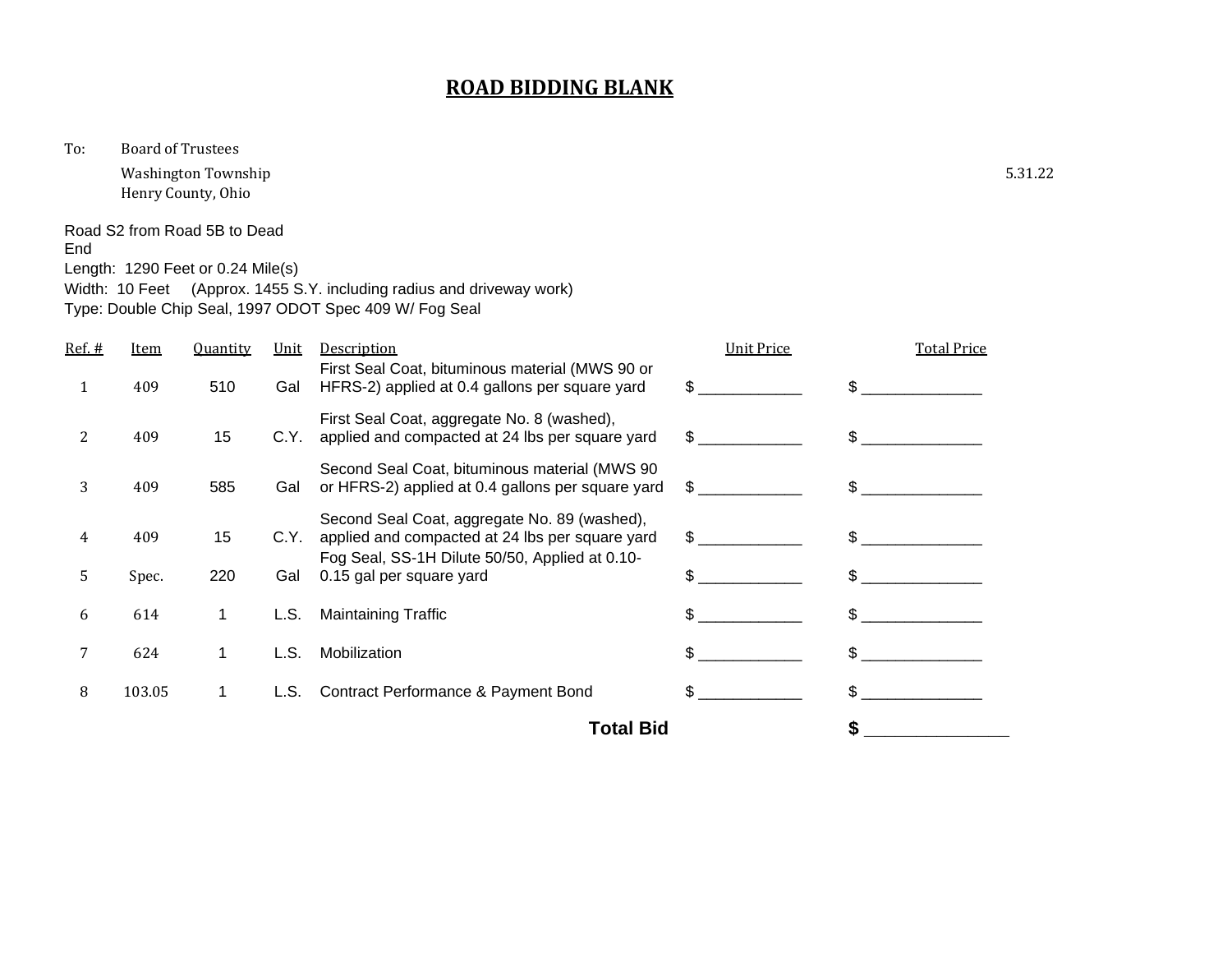To: Board of Trustees

Washington Township 5.31.22 Henry County, Ohio

Road 6C from Road 424 to Road

S

Length: 4865 Feet or 0.92 Mile(s)

Width: 11 Feet (Approx. 6015 S.Y. including radius and driveway work) Type: Double Chip Seal, 1997 ODOT Spec 409 W/ Fog Seal

|        |        |                 |      | <b>Total Bid</b>                                                                                    |                   |                    |
|--------|--------|-----------------|------|-----------------------------------------------------------------------------------------------------|-------------------|--------------------|
| 8      | 103.05 | 1               | L.S. | Contract Performance & Payment Bond                                                                 | \$.               | \$.                |
| 7      | 624    |                 | L.S. | Mobilization                                                                                        |                   |                    |
| 6      | 614    |                 | L.S. | <b>Maintaining Traffic</b>                                                                          |                   |                    |
| 5.     | Spec.  | 905             | Gal  | Fog Seal, SS-1H Dilute 50/50, Applied at 0.10-<br>0.15 gal per square yard                          | \$.               | \$.                |
| 4      | 409    | 60              | C.Y. | Second Seal Coat, aggregate No. 89 (washed),<br>applied and compacted at 24 lbs per square yard     | \$                | \$.                |
| 3      | 409    | 2,410           | Gal  | Second Seal Coat, bituminous material (MWS 90)<br>or HFRS-2) applied at 0.4 gallons per square yard | \$                |                    |
| 2      | 409    | 60              | C.Y. | First Seal Coat, aggregate No. 8 (washed),<br>applied and compacted at 24 lbs per square yard       | \$                | \$                 |
| 1      | 409    | 2,105           | Gal  | First Seal Coat, bituminous material (MWS 90 or<br>HFRS-2) applied at 0.4 gallons per square yard   |                   |                    |
| Ref. # | Item   | <b>Quantity</b> | Unit | Description                                                                                         | <b>Unit Price</b> | <b>Total Price</b> |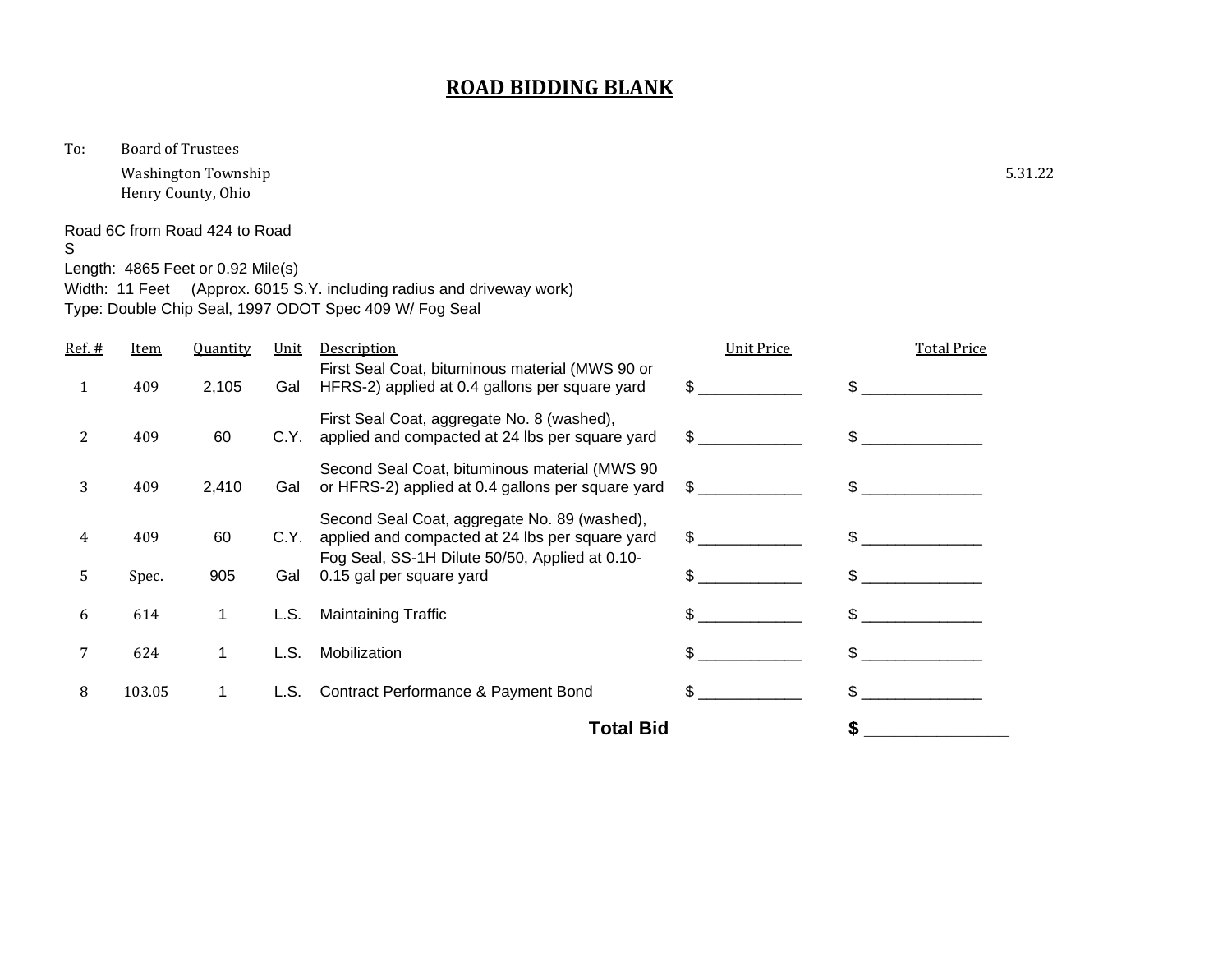To: Board of Trustees

Washington Township 5.31.22 Henry County, Ohio

Width: 10.5 Feet (Approx. 1505 S.Y. including radius and driveway work)

Road R2 from 6C to Dead End Length: 1250 Feet or 0.24 Mile(s)

|           |             |                 |      | Type: Double Chip Seal, 1997 ODOT Spec 409 W/ Fog Seal                                                                                            |                   |                    |
|-----------|-------------|-----------------|------|---------------------------------------------------------------------------------------------------------------------------------------------------|-------------------|--------------------|
| $Ref. \#$ | <u>Item</u> | <b>Quantity</b> | Unit | Description                                                                                                                                       | <b>Unit Price</b> | <b>Total Price</b> |
| 1         | 409         | 530             | Gal  | First Seal Coat, bituminous material (MWS 90 or<br>HFRS-2) applied at 0.4 gallons per square yard                                                 | \$                | \$.                |
| 2         | 409         | 15              | C.Y. | First Seal Coat, aggregate No. 8 (washed),<br>applied and compacted at 24 lbs per square yard                                                     | $\mathbb{S}^-$    | $\mathcal{L}$      |
| 3         | 409         | 605             | Gal  | Second Seal Coat, bituminous material (MWS 90<br>or HFRS-2) applied at 0.4 gallons per square yard                                                | $\mathbb{S}$      | \$.                |
| 4         | 409         | 15              | C.Y. | Second Seal Coat, aggregate No. 89 (washed),<br>applied and compacted at 24 lbs per square yard<br>Fog Seal, SS-1H Dilute 50/50, Applied at 0.10- | $\mathbb{S}$      | $\mathcal{L}$      |
| 5.        | Spec.       | 230             | Gal  | 0.15 gal per square yard                                                                                                                          |                   |                    |
| 6         | 614         | 1               | L.S. | <b>Maintaining Traffic</b>                                                                                                                        |                   |                    |
| 7         | 624         | 1               | L.S. | Mobilization                                                                                                                                      | \$                | \$.                |
| 8         | 103.05      | 1               | L.S. | Contract Performance & Payment Bond                                                                                                               |                   |                    |
|           |             |                 |      | Total Bid                                                                                                                                         |                   |                    |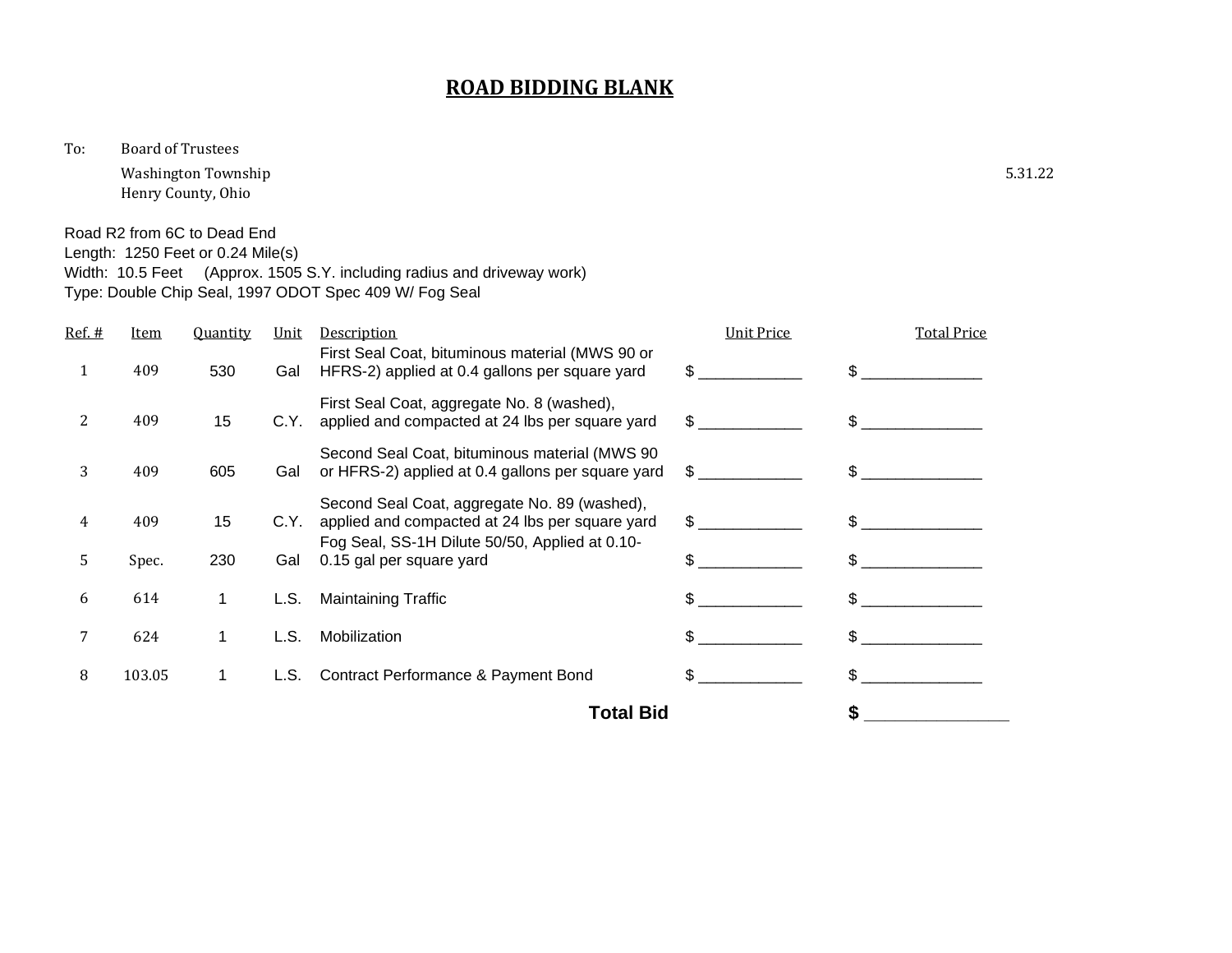To: Board of Trustees

Washington Township 5.31.22 Henry County, Ohio

Road 2 from Road V to Newer Pavement

Width: 13.5 Feet (Approx. 5990 S.Y. including radius and driveway work)

Length: 3965 Feet or 0.75 Mile(s)

|        |             |                 |      | Total Bid                                                                                                                                         |                   | \$                 |
|--------|-------------|-----------------|------|---------------------------------------------------------------------------------------------------------------------------------------------------|-------------------|--------------------|
| 8      | 103.05      | 1               | L.S. | Contract Performance & Payment Bond                                                                                                               | \$                | \$                 |
| 7      | 624         |                 | L.S. | Mobilization                                                                                                                                      | \$.               |                    |
| 6      | 614         | 1               | L.S. | <b>Maintaining Traffic</b>                                                                                                                        | \$                | \$.                |
| 5      | Spec.       | 900             | Gal  | 0.15 gal per square yard                                                                                                                          | \$.               | \$.                |
| 4      | 409         | 60              | C.Y. | Second Seal Coat, aggregate No. 89 (washed),<br>applied and compacted at 24 lbs per square yard<br>Fog Seal, SS-1H Dilute 50/50, Applied at 0.10- | $\frac{1}{2}$     | \$.                |
| 3      | 409         | 2,395           | Gal  | Second Seal Coat, bituminous material (MWS 90)<br>or HFRS-2) applied at 0.4 gallons per square yard                                               | $\mathbb{S}$      | \$.                |
| 2      | 409         | 60              | C.Y. | First Seal Coat, aggregate No. 8 (washed),<br>applied and compacted at 24 lbs per square yard                                                     | \$                | \$.                |
| 1      | 409         | 2,100           | Gal  | First Seal Coat, bituminous material (MWS 90 or<br>HFRS-2) applied at 0.4 gallons per square yard                                                 | \$                | \$                 |
| Ref. # | <u>Item</u> | <b>Quantity</b> | Unit | Description                                                                                                                                       | <b>Unit Price</b> | <b>Total Price</b> |
|        |             |                 |      | Type: Double Chip Seal, 1997 ODOT Spec 409 W/ Fog Seal                                                                                            |                   |                    |

**TOTAL ENTIRE BID \$\_\_\_\_\_\_\_\_\_\_\_\_\_\_\_\_\_\_\_\_\_\_\_\_\_\_\_\_\_\_**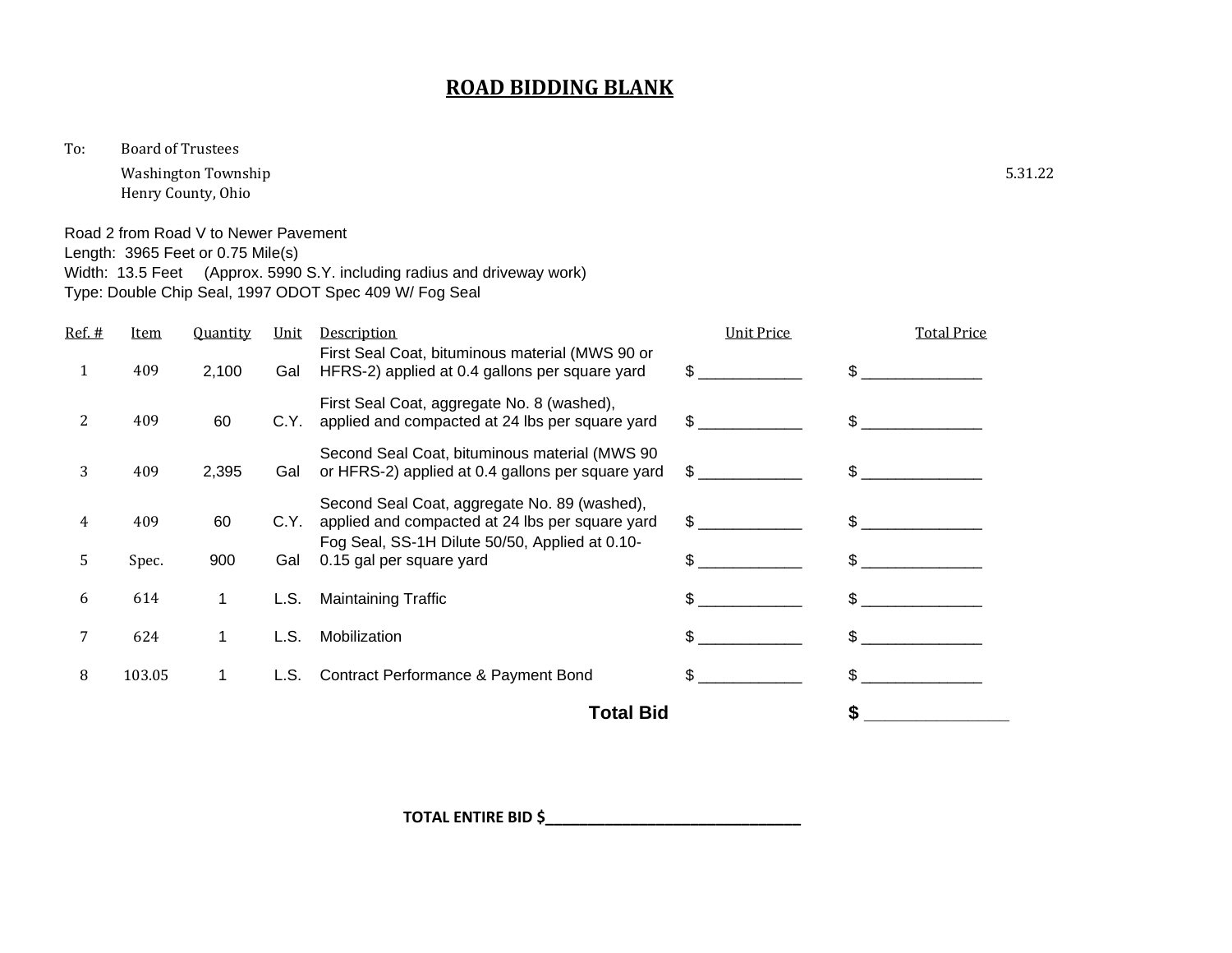**Date of Sale**: May 31, 2022 at 8:00 P.M.

#### **Chipseal of Various Roads**

All work and material contracted for seal coating shall meet the requirements of the 1997 State of Ohio, Department of Transportation, Construction and Material Specifications. All other work shall meet the requirements of the State of Ohio, Department of Transportation, Construction and Material Specifications in effect on the date of sale, together with any modifications to the same stated herein. **This includes removing grass and other debris from the road surface.**

#### **Fog seal (if applicable) shall be applied no less than 7 days after chip seal work is performed.**

Spreading and placement of asphalt shall be done with full width paving equipment.

"Formed" or "Butt Type" construction joints shall be constructed at all pavement termini unless otherwise directed by the Township Trustees.

The asphalt binder grade for all asphalt concrete specified shall be PG 64-22.

Aggregate used in the asphalt concrete mix and for seal coating shall be State approved quarry run mineral aggregate.

Cut back asphalt may be used on applicable bid items between the period of October 15<sup>th</sup> and April 15<sup>th</sup>.

There are no restricted construction dates for the use of cut backs for penetration prime coat, maintenance mix or dust control.

Prevailing Wage Rates per Section 4115 of the Ohio Revised Code shall prevail on this project. A copy of the applicable wage rates may be obtained from the State of Ohio Wage and Hour Division via the internet at the following web site: <http://www.com.ohio.gov/laws>

Should the bidder not have access to the internet, a complete set of the applicable wage rates are available at the office of the Henry County Engineer. A copy will be provided if requested.

Contractors are required to furnish the Township with a certificate of insurance in the minimum amount of \$1,000,000.00 primary and \$1,000,000.00 umbrella coverage. The Township, its elected office and employees shall be named as additional insured with respect to all activities under any agreement resulting from this bidding. The certificate of insurance shall provide that such insurance shall not be cancelled without thirty (30) days prior written notice to the Township. Contractors will replace certificate for any insurance expiring prior to the effective end date under any agreement resulting from this bidding.

Contractors shall maintain Worker's Compensation coverage as required by Ohio law. A copy of a valid Worker's Compensation certificate shall be submitted with the bid.

The Contractor shall indemnify and hold harmless the Township, its agents and employees from any and all losses, claims, damages, lawsuits, costs, judgments, expenses or any other liabilities which they may incur as a result of bodily injury, sickness, disease or death, or injury to or destruction of tangible property including the loss of use resulting therefrom, caused in whole or part by the negligent act or omission of the Contractor or any person directly or indirectly employed by any of them or any person for whose act any of them may be liable.

Accompanying this proposal is a bid guaranty in the form of either:

1) A bond for the full amount of the bid, on the above improvement; or

2) A certified check, cashier's check or letter of credit pursuant to Chapter 1305 of the Ohio Revised Code, in the